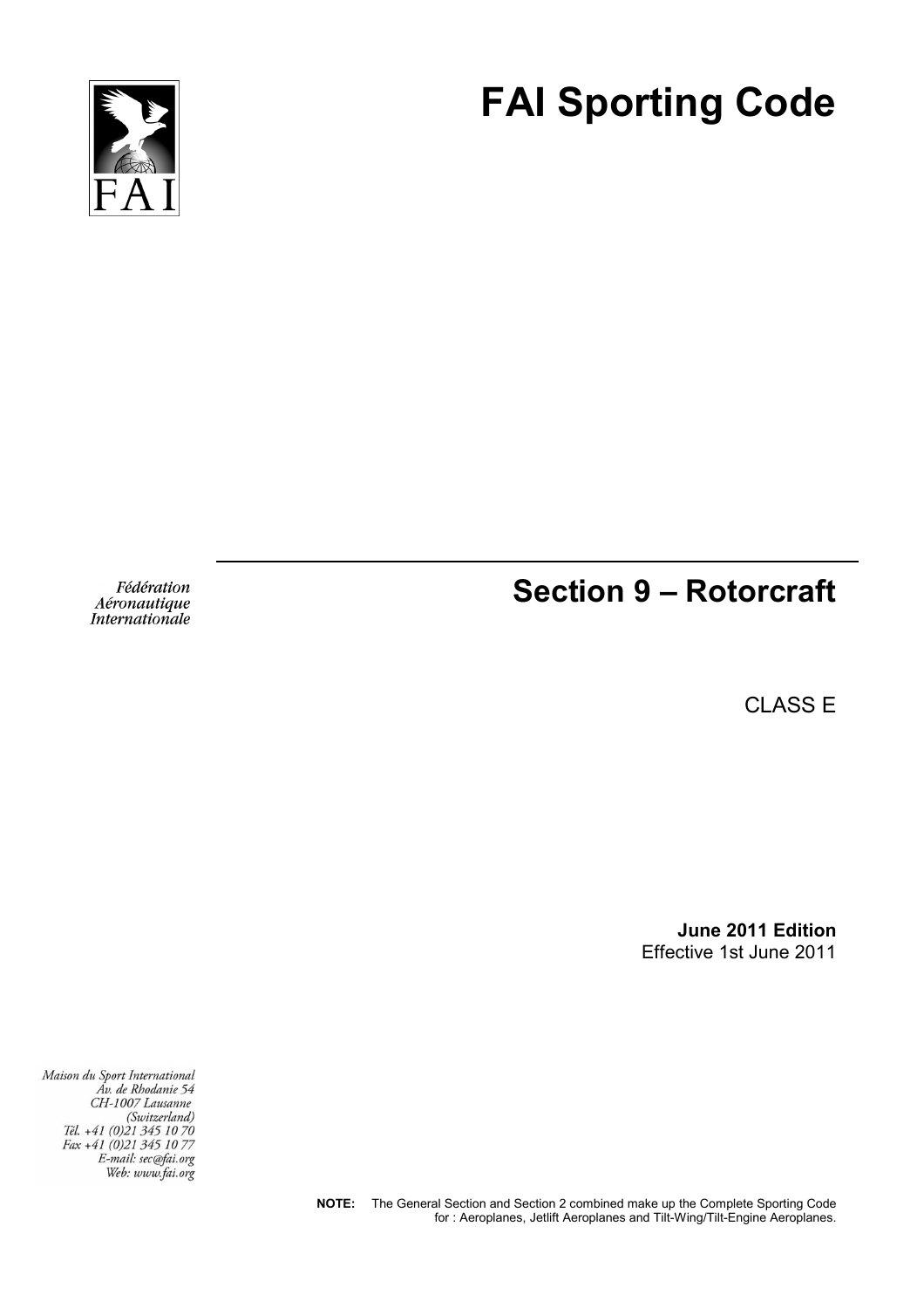#### **FEDERATION AERONAUTIQUE INTERNATIONALE Avenue Rhodanie 54 D – CH-1007 Lausanne - Switzerland**

## Copyright 2011

All rights reserved. Copyright in this document is owned by the Fédération Aéronautique Internationale (FAI). Any person acting on behalf of the FAI or one of its Members is hereby authorized to copy, print, and distribute this document, subject to the following conditions:

- **1. The document may be used for information only and may not be exploited for commercial purposes.**
- **2. Any copy of this document or portion thereof must include this copyright notice.**

Note that any product, process or technology described in the document may be the subject of other Intellectual Property rights reserved by the Fédération Aéronautique Internationale or other entities and is not licensed hereunder.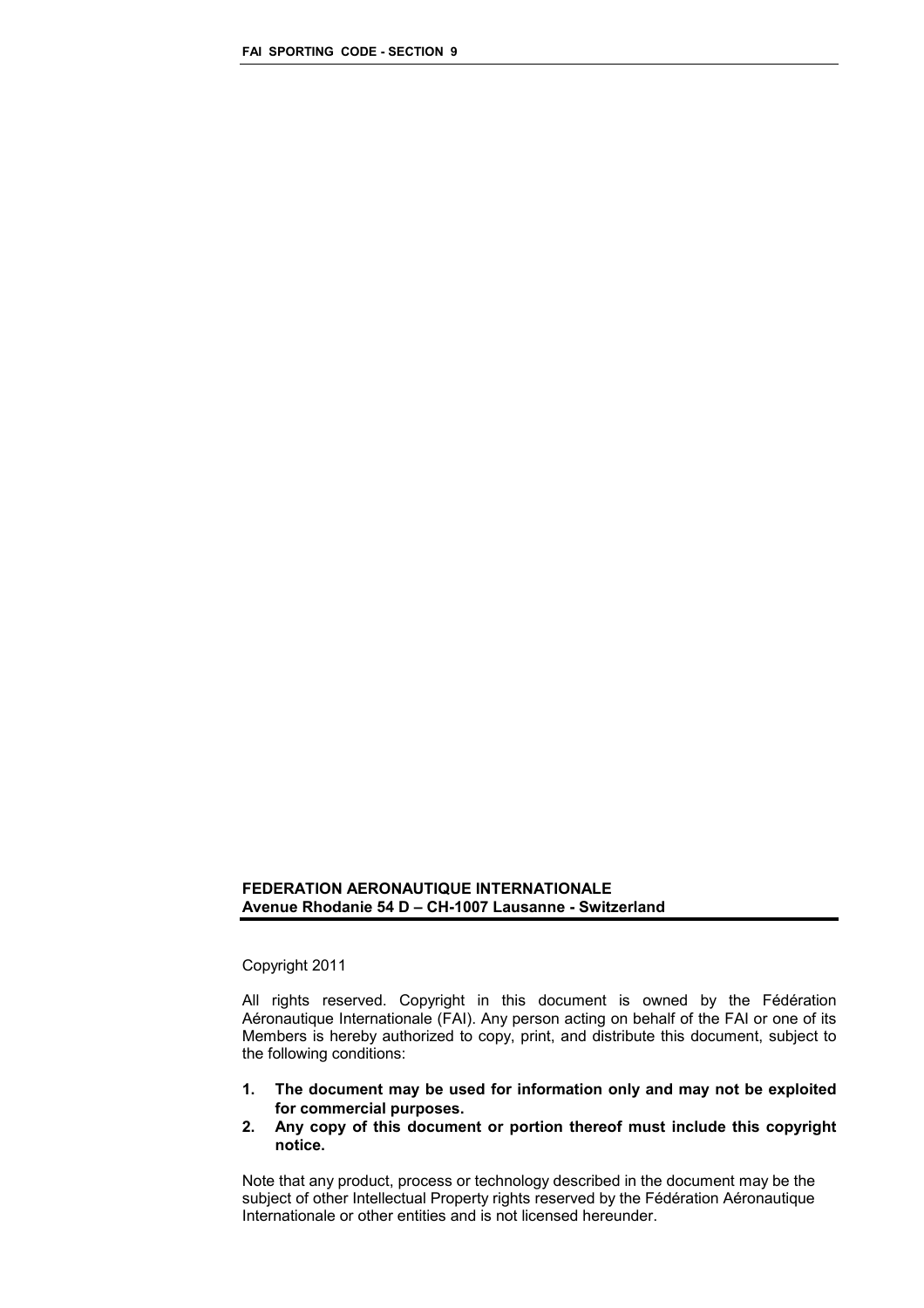# **RIGHTS TO FAI INTERNATIONAL SPORTING EVENTS**

All international sporting events organised wholly or partly under the rules of the Fédération Aéronautique Internationale (FAI) Sporting Code1 are termed *FAI International Sporting Events<sup>2</sup>*. Under the FAI Statutes<sup>3</sup>, FAI owns and controls all rights relating to FAI International Sporting Events. FAI Members<sup>4</sup> shall, within their national territories<sup>5</sup>, enforce FAI ownership of FAI International Sporting Events and require them to be registered in the FAI Sporting Calendar6.

**An event organiser who wishes to exploit rights to any commercial activity at such events shall seek prior agreement with FAI**. The rights owned by FAI which may, by agreement, be transferred to event organisers include, but are not limited to advertising at or for FAI events, use of the event name or logo for merchandising purposes and use of any sound, image, program and/or data, whether recorded electronically or otherwise or transmitted in real time. This includes specifically all rights to the use of any material, electronic or other, including software, that forms part of any method or system for judging, scoring, performance evaluation or information utilised in any FAI International Sporting Event<sup>7</sup>.

Each FAI Air Sport Commission<sup>8</sup> may negotiate agreements, with FAI Members or other entities authorised by the appropriate FAI Member, for the transfer of all or parts of the rights to any FAI International Sporting Event (except World Air Games events<sup>9</sup>) in the discipline<sup>10</sup>, for which it is responsible<sup>11</sup> or waive the rights. Any such **agreement or waiver, after approval by the appropriate Air Sport Commission President, shall be signed by FAI Officers**12.

Any person or legal entity that accepts responsibility for organising an FAI Sporting Event, whether or not by written agreement, in doing so also accepts the proprietary rights of FAI as stated above. Where no transfer of rights has been agreed in writing, FAI shall retain all rights to the event. **Regardless of any agreement or transfer of rights, FAI shall have, free of charge for its own archival and/or promotional use, full access to any sound and/or visual images of any FAI Sporting Event**. The FAI also reserves the right to arrange at its own expense for any and all parts of any event to be recorded, filmed and/or photographed for such use, without payment to the organiser.

| 1  | . FAI Statutes, …Chapter 1,    |                                               | para. 1.6                          |                    |
|----|--------------------------------|-----------------------------------------------|------------------------------------|--------------------|
| 2  |                                | . FAI Sporting Code, Gen. Section, Chapter 3, |                                    | para 3.1.3.        |
| 3  | . FAI Statutes,  Chapter 1,    |                                               | para 1.8.1                         |                    |
| 4  | . FAI Statutes,  Chapter 2,    |                                               | para 2.1.1; 2.4.2; 2.5.2 and 2.7.2 |                    |
| 5  | FAI By-Laws,  Chapter 1,       |                                               | para 1.2.1                         |                    |
| 6  | FAI Statutes,  Chapter 2,      |                                               | para 2.4.2.2.5                     |                    |
| 7  | . FAI By-Laws,  Chapter 1,<br> |                                               | paras 1.2.2 to 1.2.5               |                    |
| 8  | . FAI Statutes,  Chapter 5,    |                                               | paras 5.1.1, 5.2, 5.2.3 and 52.3.3 |                    |
| 9  |                                | . FAI Sporting Code, Gen. Section, Chapter 3, |                                    | para 3.1.7         |
| 10 |                                | FAI Sporting Code, Gen. Section, Chapter 1,   |                                    | paras 1.2. and 1.4 |
| 11 |                                | FAI Statutes, Chapter 5,                      | para 5.2.3.3.7                     |                    |
| 12 | . FAI Statutes, Chapter 6,     |                                               | para 6.1.2.1.3                     |                    |
|    |                                |                                               |                                    |                    |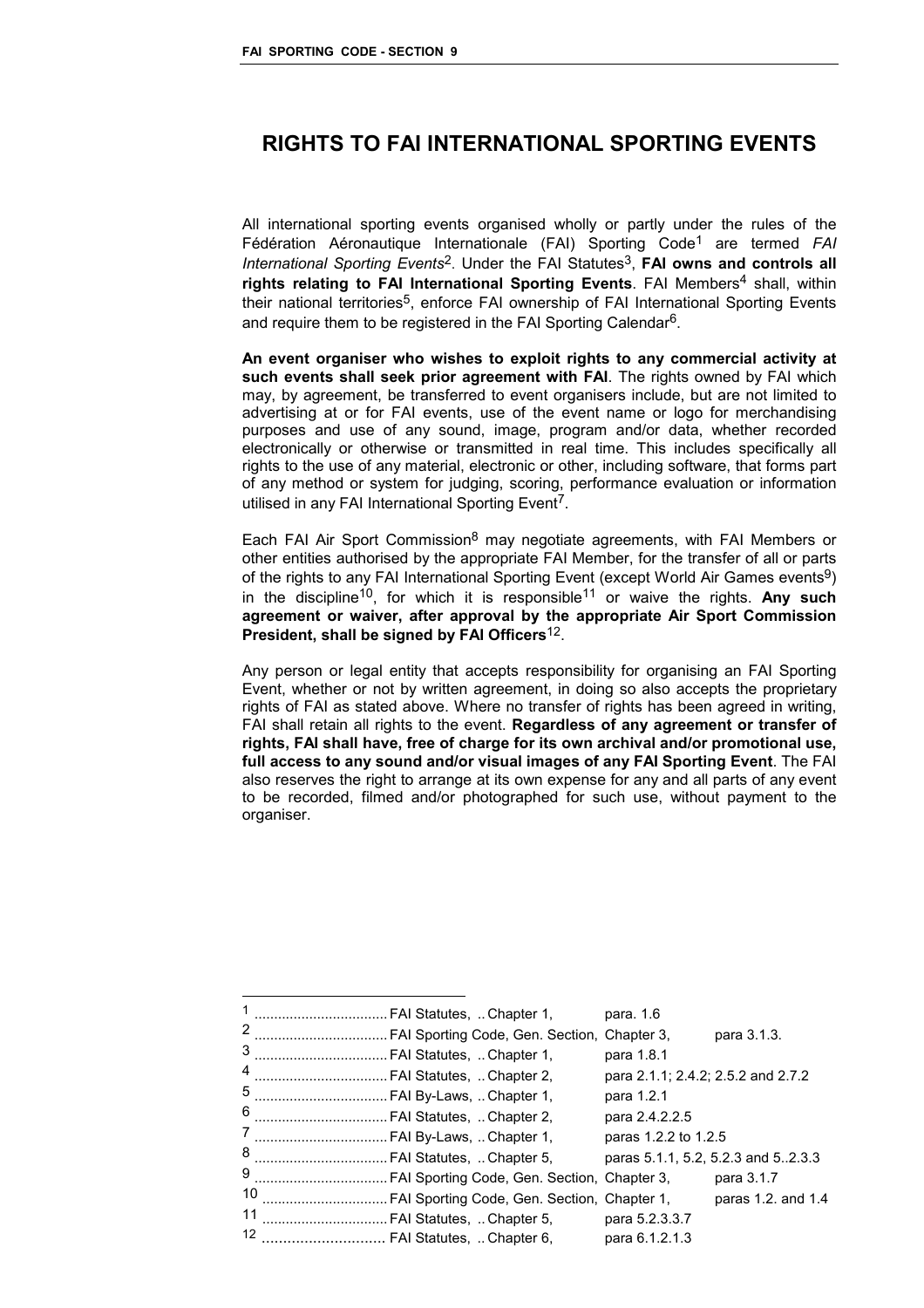# **SPORTING CODE SECTION 9 – June 2011 Edition**

This document, the SPORTING CODE - SECTION 9, June 2011 Edition, prepared by the FAI ROTORCRAFT COMMISSION (CIG) in collaboration with the FAI Secretariat, takes effect on the 1st June 2011.

The modifications and additions approved by the CIG on 4 March 2011, to take effect on the 1st June 2011, are included in this document and will not be published with a separate amendments document.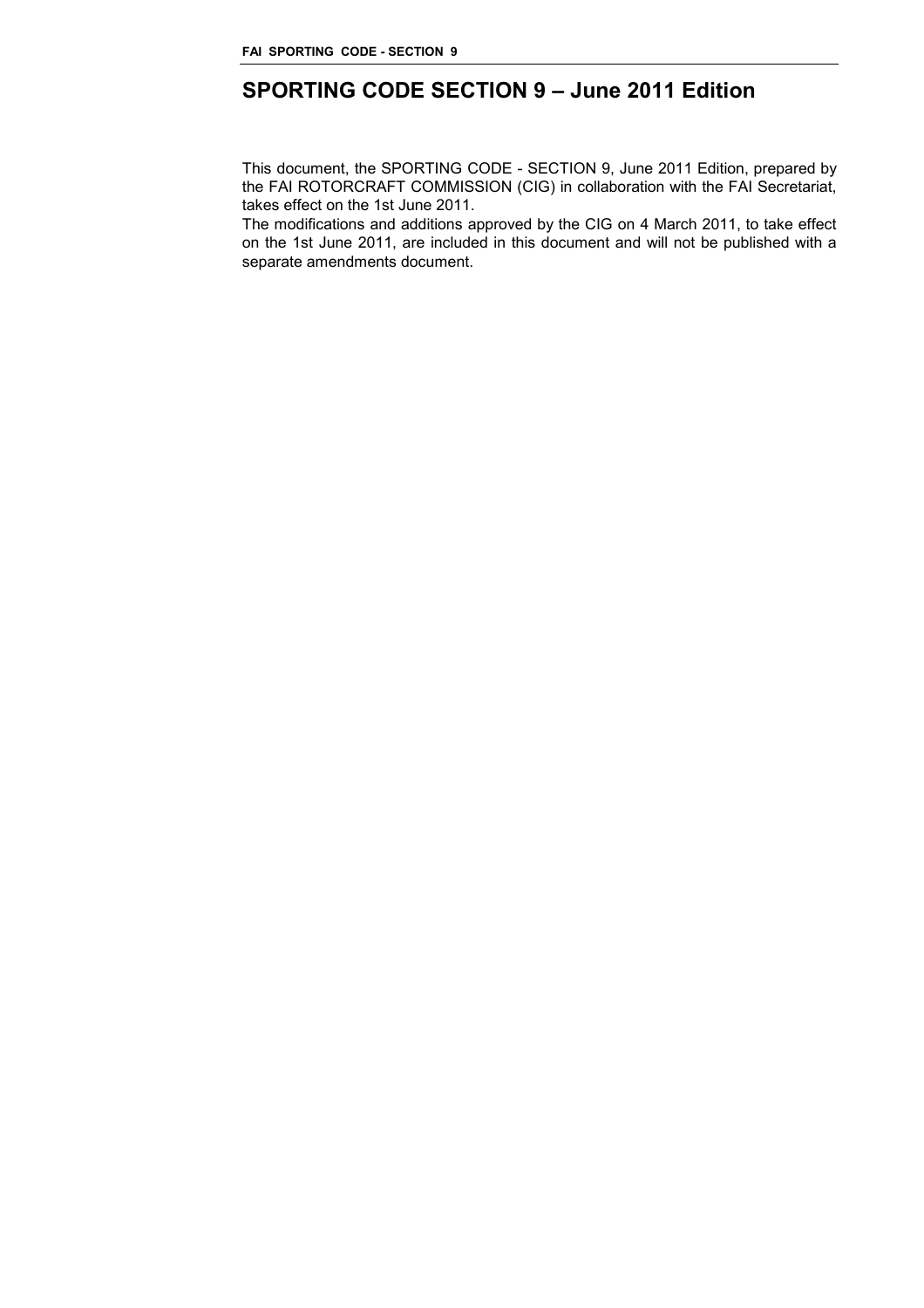# **GLOSSARY OF TERMS AND ABBREVIATIONS**

*This section amplifies a number of terms and abbreviations which are used in the main text.* 

#### **Numerical**

1 (Sporting Code Section) - Aerostats

2 (Sporting Code Section) - General Aviation

3 (Sporting Code Section) - Gliding

4 (Sporting Code Section) - Aeromodelling

5 (Sporting Code Section) - Parachuting

6 (Sporting Code Section) - Aerobatics

7 (Sporting Code Section) - Hang Gliding

8 (Sporting Code Section) - Astronautics

9 (Sporting Code Section) - Rotorcraft

10 (Sporting Code Section) - Microlights

11 (Sporting Code Section) - Human Powered Aircraft

12 (Sporting Code Section) - Unmanned Aerial Vehicles

13 (Sporting Code Section) – Solar Powered Aeroplanes

#### **Alphabetical**

ADF Automatic Direction Finding, a radio-navigation instrument CASI Commission d'Aéronautique Sportive Internationale (the Airsport General Commission) of FAI CVFR Controlled VFR DME Distance Measuring Equipment, a radio-navigation instrument E (FAI Class) Rotorcraft FAI Fédération Aéronautique Internationale, GS General Section of the Sporting Code h hour (UTC) IATA International Air Transport Association ICAO International Civil Aviation Organisation (HQ in Montreal, Canada) IFR Instrument Flight Rules kg Kilogramme km Kilometre km/h Kilometre per Hour m Metre min Minute, unit of time (UTC) NAC National Airsport Control NM Nautical mile (equal to 1.8532 km) PIC Pilot-in-command s Second, unit of time (UTC) UTC Universal Time Coordinated VFR Visual Flight Rules VOR VHF Omni Range, a radio-navigation instrument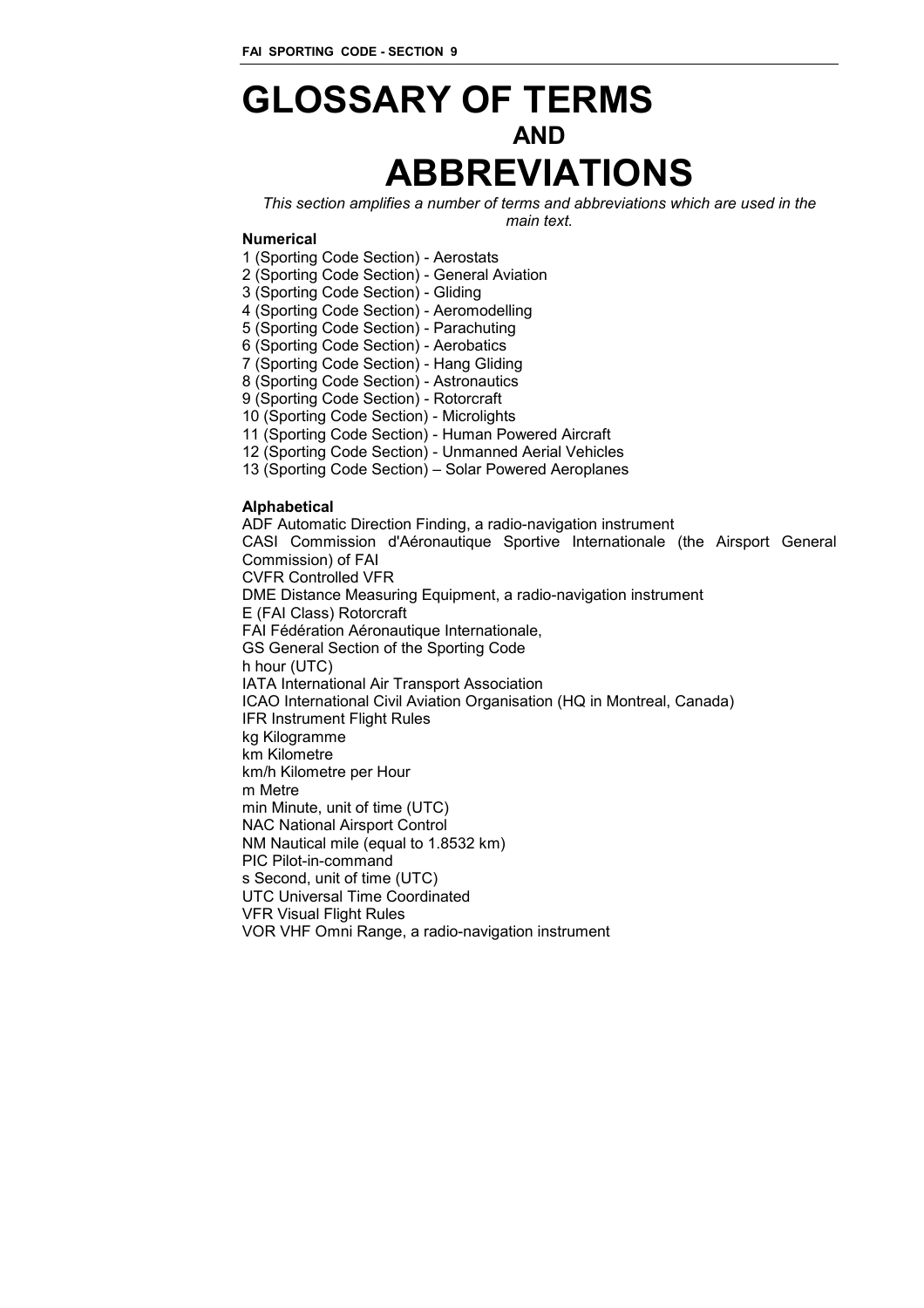# TABLE OF CONTENTS

# SPORTING CODE SECTION 9 ROTORCRAFT

|                                                                                                    | Page |
|----------------------------------------------------------------------------------------------------|------|
|                                                                                                    |      |
|                                                                                                    |      |
| 1.1                                                                                                |      |
| 1.2                                                                                                |      |
| 1.3                                                                                                |      |
|                                                                                                    |      |
| 2.1                                                                                                |      |
| 2.1.1                                                                                              |      |
| 212                                                                                                |      |
| 2.1.3                                                                                              |      |
| 2.1.4                                                                                              |      |
| 2.1.5                                                                                              |      |
| 2.1.6                                                                                              |      |
| 2.1.7                                                                                              |      |
| 2.1.8                                                                                              |      |
| 2.1.9                                                                                              |      |
| 2.1.10                                                                                             |      |
| 2.2                                                                                                |      |
| 2.2.1                                                                                              |      |
| 2.2.2                                                                                              |      |
| 2.2.3                                                                                              |      |
| 2.2.4                                                                                              |      |
| 2.2.5                                                                                              |      |
|                                                                                                    |      |
| 3.1                                                                                                |      |
| ABSOLUTE ALTITUDE : the greatest altitude achieved for a flight performance for Altitude,<br>3.1.1 |      |
|                                                                                                    |      |
| ABSOLUTE DISTANCE : the greatest distance achieved for a flight performance for<br>3.1.2           |      |
|                                                                                                    |      |
| ABSOLUTE GREATEST PAYLOAD : the greatest payload achieved for a flight performance<br>3.1.3        |      |
|                                                                                                    |      |
| ABSOLUTE SPEED: the greatest speed achieved for a flight performance for Speed Over a<br>3.1.4     |      |
|                                                                                                    |      |
| 3.2                                                                                                |      |
| 3.2.1                                                                                              |      |
| 3.2.2                                                                                              |      |
| 3.2.3                                                                                              |      |
|                                                                                                    |      |
| 4.1                                                                                                |      |
| 4.2                                                                                                |      |
| 4.3                                                                                                |      |
| 4.4                                                                                                |      |
| 4.5                                                                                                |      |
|                                                                                                    |      |
| 5.1                                                                                                |      |
| 5.1.1                                                                                              |      |
| 5.1.2                                                                                              |      |
| 5.2                                                                                                |      |
| 5.2.1                                                                                              |      |
| 5.2.2                                                                                              |      |
| 5.2.3                                                                                              |      |
| TIME TO CLIMB TO VARIOUS HEIGHTS WITH OR WITHOUT PAYLOAD 15<br>5.2.4                               |      |
| 5.2.5                                                                                              |      |
| 5.3                                                                                                |      |
| SPEED OVER A STRAIGHT 3 KILOMETRE COURSE AT RESTRICTED ALTITUDE 16<br>5.3.1                        |      |
| SPEED OVER A STRAIGHT COURSE WITH A MINIMUM LENGTH OF 15 KILOMETRES<br>5.3.2                       |      |
|                                                                                                    |      |
| SPEED OVER A CLOSED CIRCUIT WITHOUT LANDING OF 100, 500, 1000 AND 2000<br>5.3.3                    |      |
|                                                                                                    |      |
| SPEED OVER A CLOSED CIRCUIT WITHOUT LANDING OF 100, 500, 1000 AND 2000<br>5.3.4                    |      |
|                                                                                                    |      |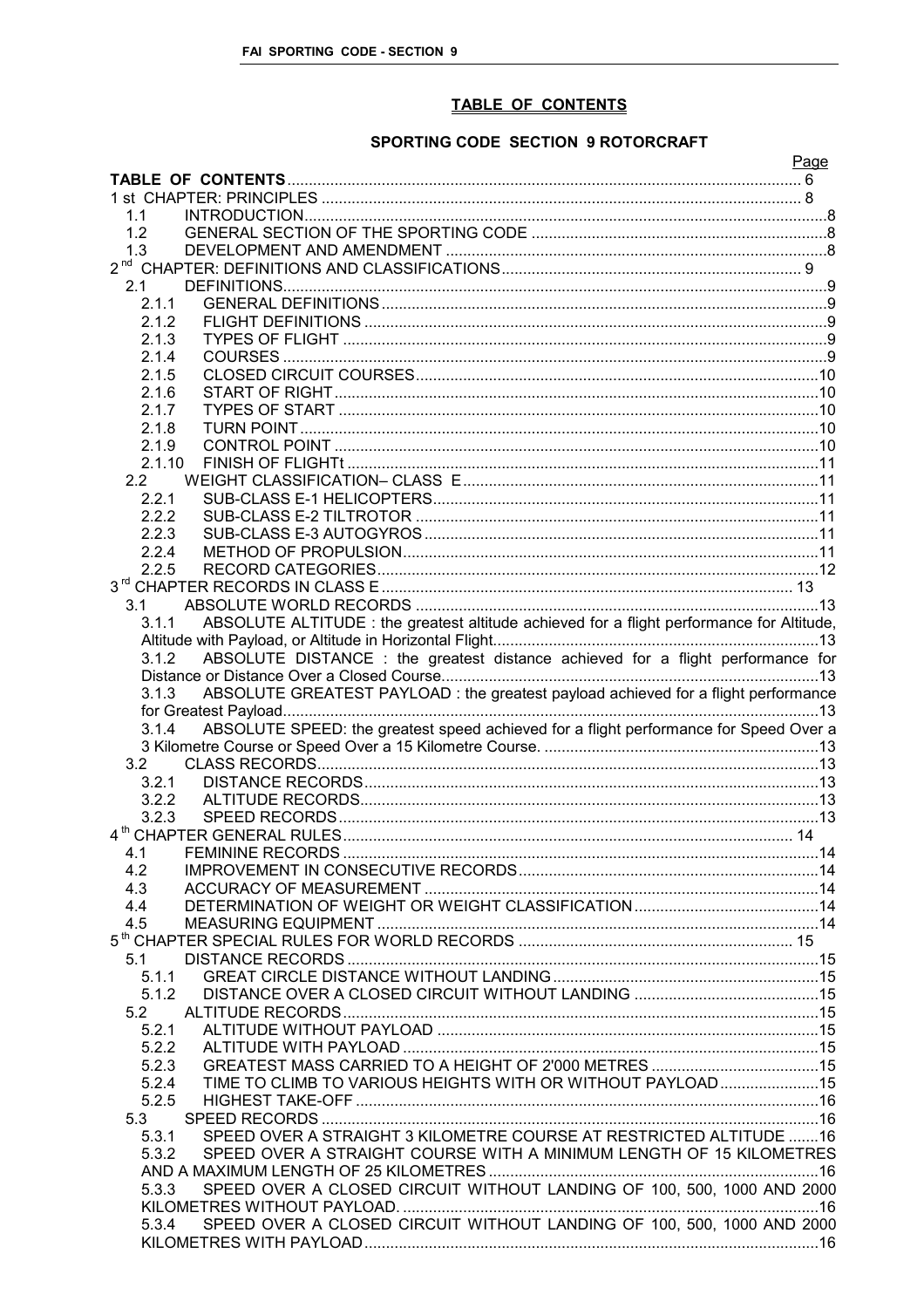| 5.3.5 | SPEED AROUND THE WORLD (EASTBOUND AND WESTBOUND)16 |  |
|-------|----------------------------------------------------|--|
| 5.3.6 |                                                    |  |
| 5.3.7 |                                                    |  |
| 5.4   |                                                    |  |
|       |                                                    |  |
| 6.1   |                                                    |  |
| 6.2   |                                                    |  |
| 6.3   |                                                    |  |
| 6.3.1 |                                                    |  |
| 6.3.2 |                                                    |  |
| 6.3.3 |                                                    |  |
| 6.3.4 |                                                    |  |
| 6.3.5 |                                                    |  |
| 6.3.6 |                                                    |  |
| 6.3.7 |                                                    |  |
| 6.3.8 |                                                    |  |
| 6.3.9 |                                                    |  |
| 6.4   |                                                    |  |
| 6.4.1 |                                                    |  |
| 6.4.2 |                                                    |  |
| 6.4.3 |                                                    |  |
| 6.4.4 |                                                    |  |
| 6.4.5 |                                                    |  |
| 6.5   |                                                    |  |
|       |                                                    |  |
| 7.1   |                                                    |  |
| 7.2   |                                                    |  |
| 7.3   |                                                    |  |
| 7.4   |                                                    |  |
| 7.4.1 |                                                    |  |
| 7.4.2 |                                                    |  |
| 7.4.3 |                                                    |  |
|       |                                                    |  |
|       |                                                    |  |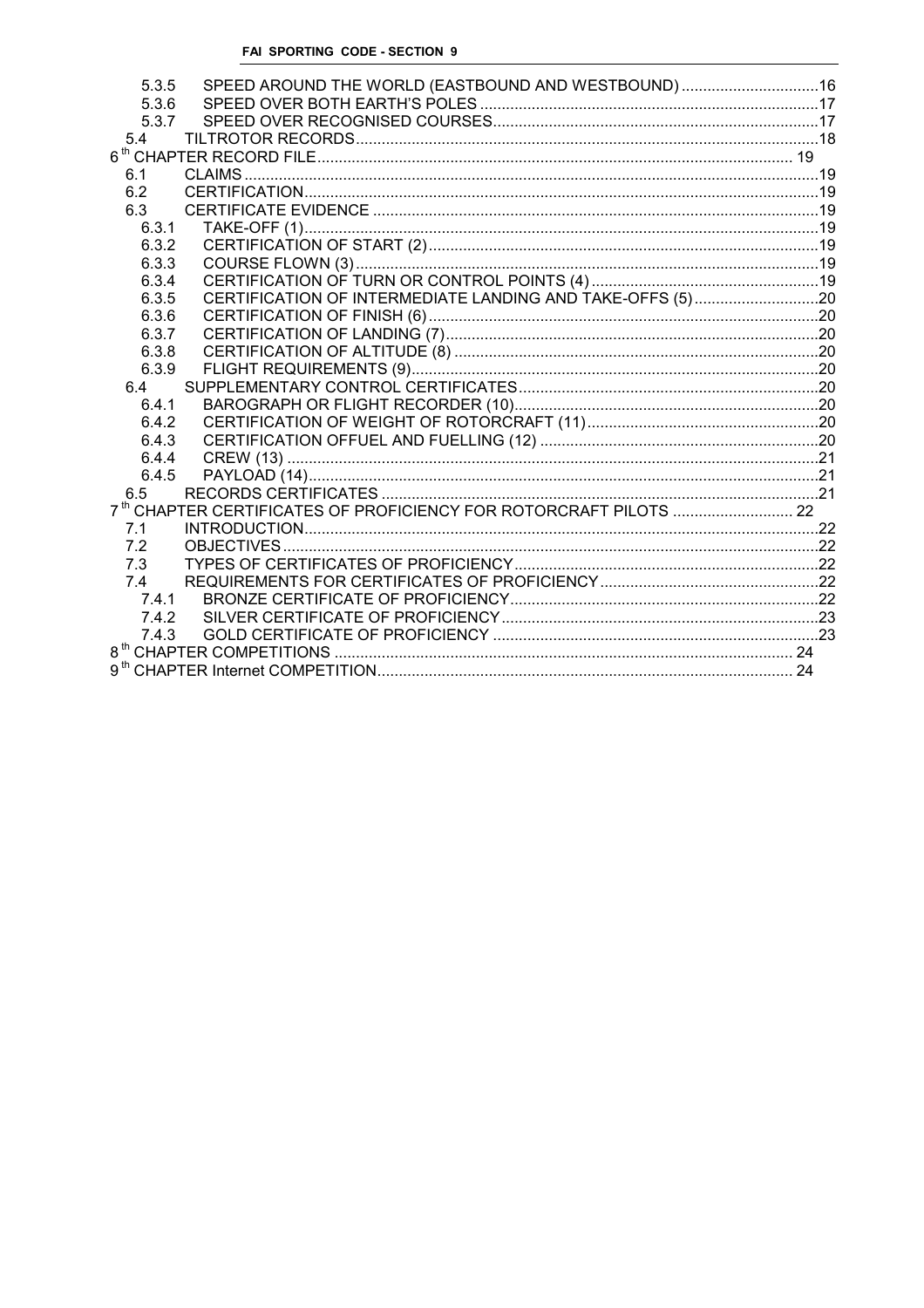# **1st CHAPTER: PRINCIPLES**

# **1.1 INTRODUCTION**

This Section provides for the international encouragement and control of sporting activities involving rotorcraft.

## **1.2 GENERAL SECTION OF THE SPORTING CODE**

The General Section contains the rules and regulations that apply to all FAI recognised activities.

## **1.3 DEVELOPMENT AND AMENDMENT**

The responsibility for the development and maintenance of Section 9 rests with the FAI Rotorcraft Commission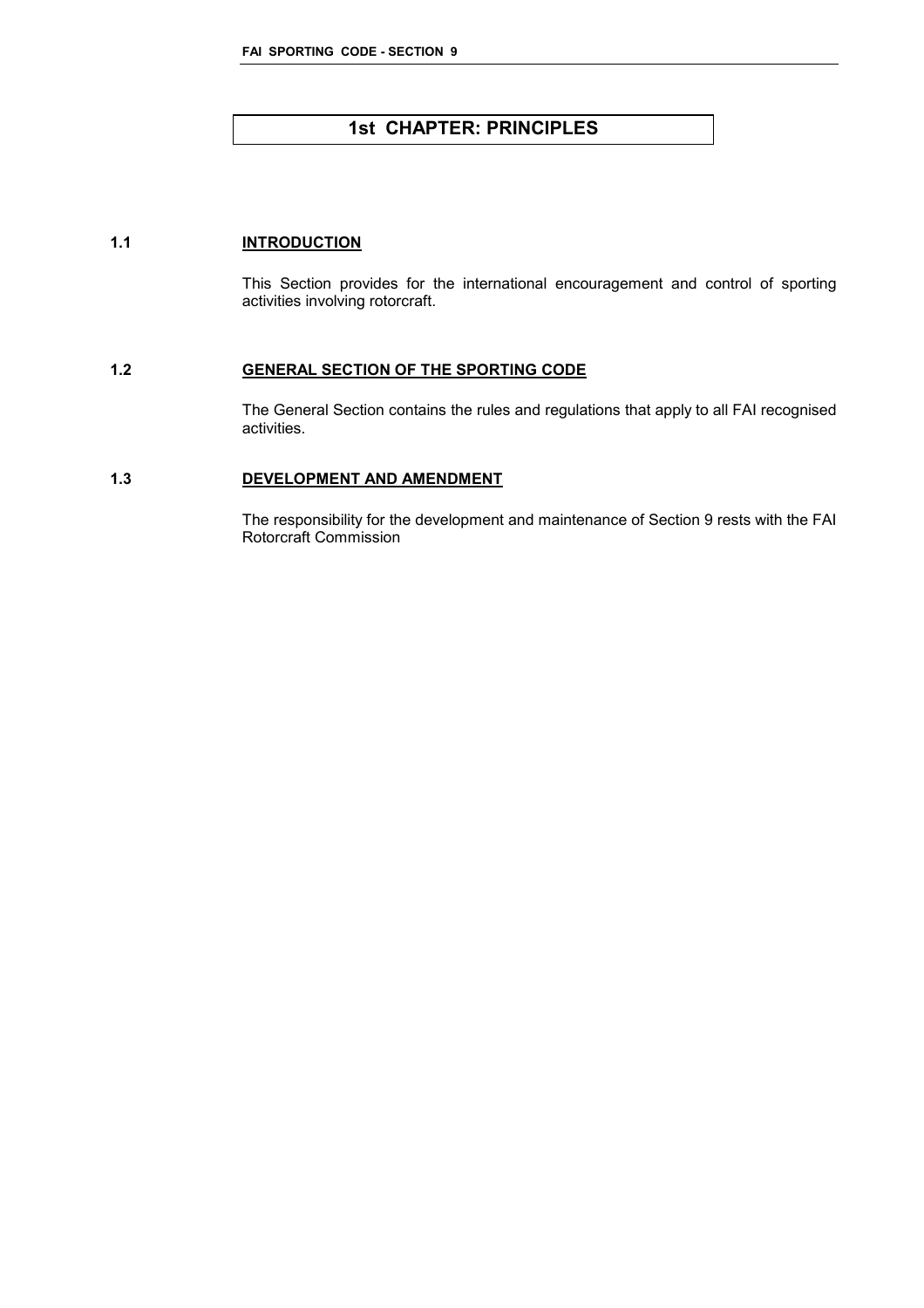#### 2<sup>nd</sup> **nd CHAPTER: DEFINITIONS AND CLASSIFICATIONS**

#### **2.1 DEFINITIONS**

The following definitions and classifications apply:

- 2.1.1 GENERAL DEFINITIONS
- 2.1.1.1 AIRCRAFT: A vehicle that can be sustained in the atmosphere by forces exerted upon it by the air.
- 2.1.1.2 AERODYNE : An aircraft, heavier than air, that can be dynamically sustained in the air by the reaction of the air upon surfaces in relative movement.
- 2.1.1.3 ROTORCRAFT: An aerodyne that derives the whole or a substantial part of its lift from a rotary wing system.
- 2.1.1.4 AUTOGYRO : A rotorcraft which, in its flight, derives most of its lift from an autorotating rotor system not provided with any form of direct power drive.
- 2.1.1.5 HELICOPTER : A rotorcraft which, in flight, derives substantially the whole of its lift from a power-driven rotor system whose axis (axes) is (are) fixed and substantially perpendicular to the longitudinal axis of the rotorcraft.
- 2.1.1.6 TILT ROTORCRAFT : An aerodyne which derives the whole or a substantial part of its lift for vertical or hovering flight by tilting rotor(s) upwards to a position substantially vertical, and in forward flight derives its lift from rotor(s) and / or wings, and is capable of autorotation in the event of power failure.

# 2.1.2 FLIGHT DEFINITIONS

- 2.1.2.1 A FLIGHT : A flight by an aircraft starting and take-off and ending with the landing containing a Flight Performance to be validated by either an NAC or FAI.
- 2.1.2.2 UNCOMPLETED FLIGHT : A Flight is deemed to be uncompleted if a) an accident occurs during the flight resulting in the death of any member of the crew within 48 hours or any person leaves the rotorcraft during the flight;; b) any part of the rotorcraft or its equipment is shed or jettisoned other than permitted jettisonable equipment, ballast or fuel declared in advance.

# 2.1.3 TYPES OF FLIGHT

- 2.1.3.1 **DISTANCE FLIGHT**: A flight measured for distance between the take-off place or a departure point and a finish point.
- 2.1.3.2 POINT TO POINT : A flight from a departure point to a landing place specified in writing before take-off. A flight may be measured for distance or speed.
- 2.1.3.3 ALTITUDE FLIGHT : A flight measured for altitude achieved or maintained. Altitude is defined as the vertical distance from mean sea level.
- 2.1.3.4 TIME TO CLIMB FLIGHT : A flight timed from a lift-off to the time at which a designated height is achieved.
- 2.1.3.5 SPEED FLIGHT : A performance timed for speed between a departure point and a finish point.

#### 2.1.4 COURSES

2.1.4.1 A course consists of the straight line(s) between a departure point and a finish point via any turn or control point in the designed or predeclared sequence.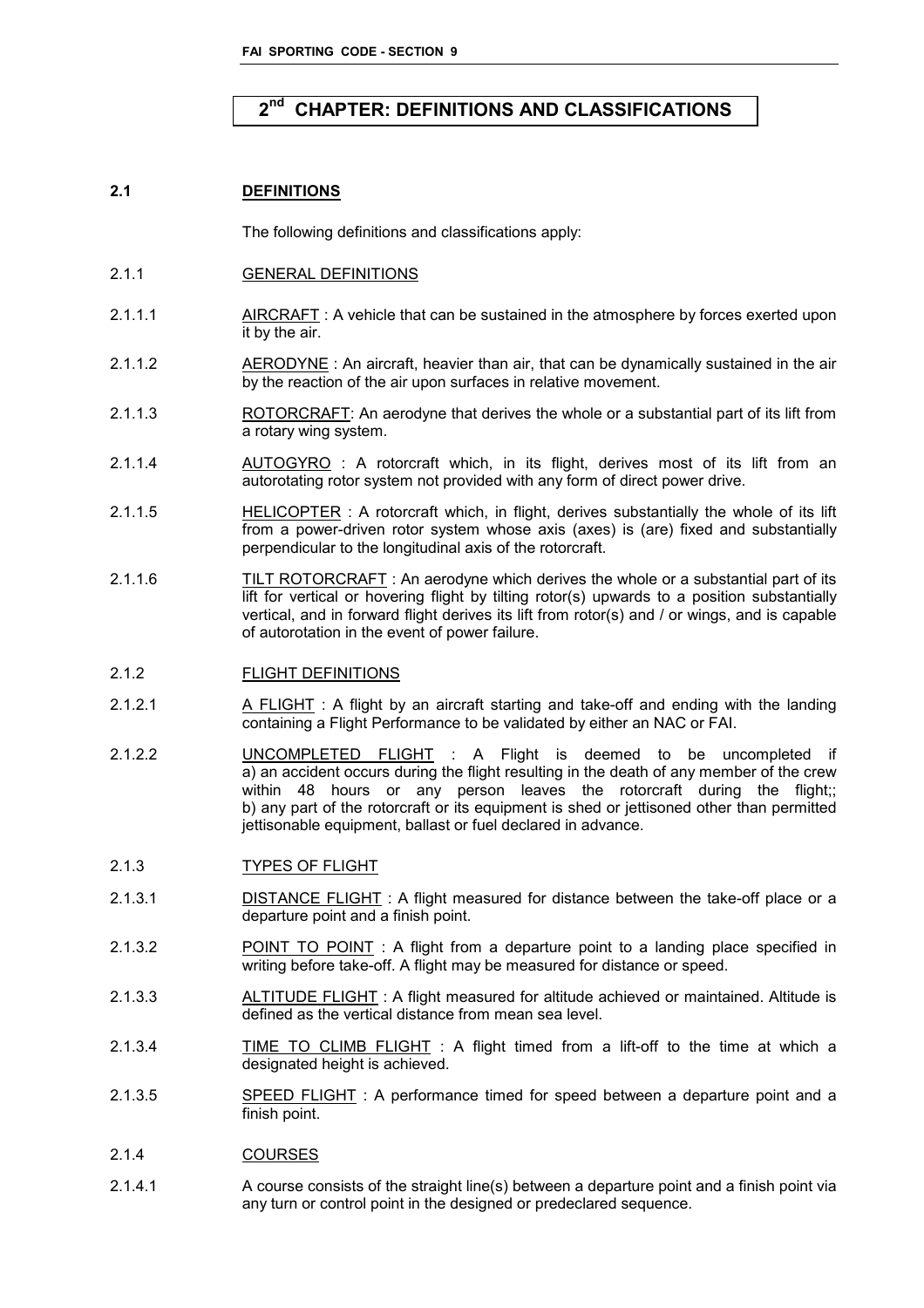- 2.1.4.2 APPROVED COURSE : A course measured in advance and approved by a NAC being the shortest distance on the earth's surface between the two points concerned.
- 2.1.4.3 DECLARED COURSE : A course declared in advance by the pilot.

#### 2.1.5 CLOSED CIRCUIT COURSES

- 2.1.5.1 OUT-AND-RETURN COURSE : A flight to a turn point with return along the reciprocal course to the departure point. FAI shall be notified of the details of the course together with certifying documentation.
- 2.1.5.2 TRIANGULAR COURSE: A flight around two turn points with return to the departure point.
- 2.1.5.3 POLYGON COURSE : A flight around a course with three or more turn or control points and with return to the departure point.
- 2.1.5.4 LAP : A single completed flight around a closed circuit course. A flight may include more than one lap of a course.

#### 2.1.6 START OF RIGHT

- 2.1.6.1 TAKE-OFF : The point and/or time at which all parts of a rotorcraft or its crew cease to be in contact with or connected to the ground or water.
- 2.1.6.2 TAKE-OFF PLACE : The centre of the airfield or precise place from which the take-off is made.
- 2.1.6.3 DEPARTURE POINT : Either the take-off place or the crossing of a start line.
- 2.1.6.4 START TIME : The time of an aircraft at the departure point.
- 2.1.6.5 START ALTITUDE : The altitude of an rotorcraft above sea level at the departure point.
- 2.1.6.6 START LINE : A gateway not more than 50 metres in width below 100 agl metres, the base being specified on the surface.
- 2.1.7 TYPES OF START
- 2.1.7.1 FLYING START : The rotorcraft is airborne when crossing the start point.
- 2.1.7.2 RUNNING START : The rotorcraft is still in contact with ground or water when crossing the start point.
- 2.1.7.3 STANDING START : A start by a stationary rotorcraft timed from the giving of a "go" signal.

#### 2.1.8 TURN POINT

- 2.1.8.1 A clearly defined feature on the surface which is precisely specified before take-off.
- 2.1.8.2 ROUNDING THE TURN POINT : A turn point is rounded when the entire rotorcraft fuselage is observed to pass outside the vertical projection of the centre of the turn point feature or pylon or when the entire rotorcraft is proved to have entered a designated sector outside the angle made by the adjacent legs of the course.

#### 2.1.9 CONTROL POINT

- 2.1.9.1 A control point is a point which an rotorcraft is required to overfly or to land at during the flight along a course.
- 2.1.9.2 REACHING THE CONTROL POINT: A control point is reached when the rotorcraft is proved to have overflown it, passed outside it or lands at the point.
- 2.1.9.3 DESIGNATED SEQUENCE : The order in which the turn or control points shall be flown.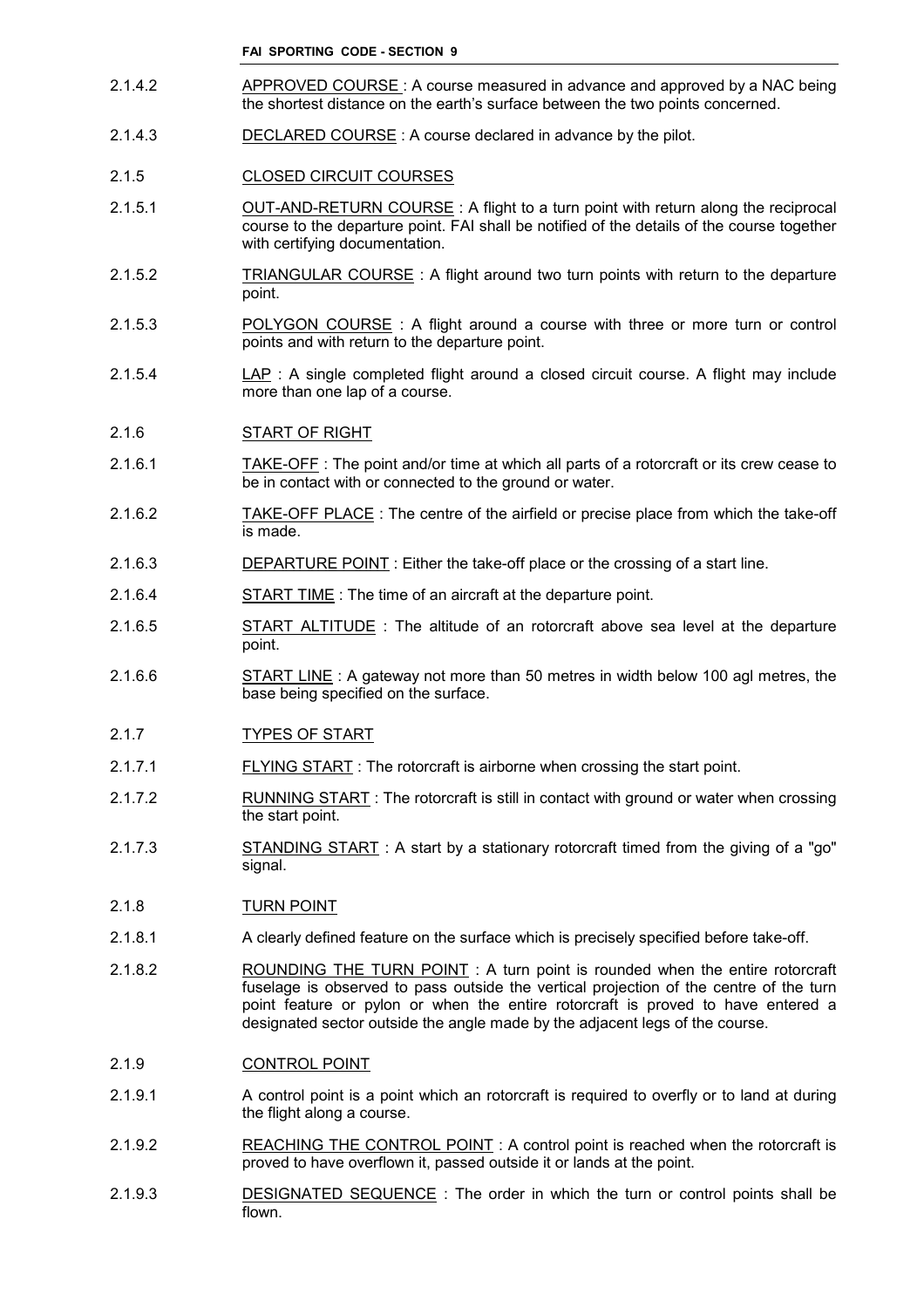2.1.9.4 POSITION CHECK POINT : A position check point is a point which the pilot proves to have overflown during a flight of which the route has not been declared in advance.

## 2.1.10 FINISH OF FLIGHT

- 2.1.10.1 THE LANDING : The point and/or time at which any part of an rotorcraft or its crew first touches the ground, or becomes established on the ground.
- 2.1.10.2 LANDING PLACE : The precise place at which the landing is made.
- 2.1.10.3 FINISH POINT : Either the landing place or the crossing of a finish line.
- 2.1.10.4 FINISH LINE : A gateway of designated not more than 50 metres width below 100 agl metres, the base being specified on the surface.
- 2.1.10.5 CROSSING THE FINISH LINE : The finish line is considered to be crossed when the nose of the rotorcraft cuts the finish line unassisted.
- 2.1.10.6 FINISH TIME : Either the time at which any part of the rotorcraft crosses the finish line or the time at which it lands.

#### **2.2** WEIGHT CLASSIFICATION– CLASS E

In selecting the correct sub-class weight the rotorcraft must weigh less than sub-class above at take-off or its greatest weight during the record attempt.

#### 2.2.1 SUB-CLASS E-1 HELICOPTERS

| $E-1a$  | Take-off weight less than |            |            |                    | 500.00 kgs    |
|---------|---------------------------|------------|------------|--------------------|---------------|
| $E-1 b$ | $^{16}$                   | "          | "          | $\epsilon\epsilon$ | 1 000.00 kgs  |
| E-1 c   | $^{16}$                   | 66         | $\epsilon$ | $\mathbf{G}$       | 1750.00 kgs   |
| E-1 d   | $^{16}$                   | 66         | $\epsilon$ | $\mathbf{G}$       | 3 000.00 kgs  |
| $E-1$ e | $\epsilon\epsilon$        | 66         | $\epsilon$ | $\mathbf{G}$       | 4 500.00 kgs  |
| $E-1$ f | $\epsilon\epsilon$        | $\epsilon$ | $\epsilon$ | $\mathbf{G}$       | 6 000.00 kgs  |
| $E-1$ g | $^{16}$                   | 66         | $\epsilon$ | $\mathbf{G}$       | 10 000.00 kgs |
| E-1 h   | $\epsilon\epsilon$        | $\epsilon$ | $\epsilon$ | $\epsilon$         | 20 000.00 kgs |
| $E-1$ i | $\mathbf{G}$              | 66         | $\epsilon$ | $\mathbf{G}$       | 30 000.00 kgs |
| $E-1$ i | $\epsilon\epsilon$        | 66         | $\epsilon$ | $\epsilon$         | 40 000.00 kgs |
| $E-1$ k | $\epsilon\epsilon$        | 66         | $^{16}$    | $\epsilon$         | 50 000.00 kgs |
| E 1 I   | $\epsilon\epsilon$        | 66         | $\epsilon$ | $\epsilon\epsilon$ | 60 000.00 kgs |

#### 2.2.2 SUB-CLASS E-2 TILT ROTOR

| $E-2-a$ | Take-off weight less than |            |            | 1 000 00 kgs |               |
|---------|---------------------------|------------|------------|--------------|---------------|
| $E-2-b$ | $^{16}$                   | "          | $\epsilon$ | $^{16}$      | 2 000.00 kgs  |
| $E-2-c$ | $\epsilon$                | 66         | $\epsilon$ | $^{16}$      | 4 500.00 kgs  |
| $E-2-d$ | $\epsilon$                | 66         | 66         | $\epsilon$   | 6 000.00 kgs  |
| $E-2-e$ | $\epsilon$                | $\epsilon$ | $\alpha$   | $\epsilon$   | 10 000.00 kgs |
| $E-2-f$ | $\epsilon$                | 66         | $\epsilon$ | $^{16}$      | 20 000.00 kgs |
| $E-2-g$ | $\epsilon$                | 66         | 66         | $^{16}$      | 30 000.00 kgs |

#### 2.2.3 SUB-CLASS E-3 AUTOGYROS

| EЗa   | Take-off weight less than |         |            | 500 kgs |           |
|-------|---------------------------|---------|------------|---------|-----------|
| E3b   |                           | $^{16}$ | $\epsilon$ |         | 1 000 kgs |
| E 3 c | "                         | $^{16}$ |            |         | 1 750 kgs |
| E3d   | "                         | "       | "          |         | 3 000 kgs |

#### 2.2.4 METHOD OF PROPULSION

Rotorcraft shall be divided into three groups according to type of power plant.

Group 1 Piston Engine Group 2 Turbine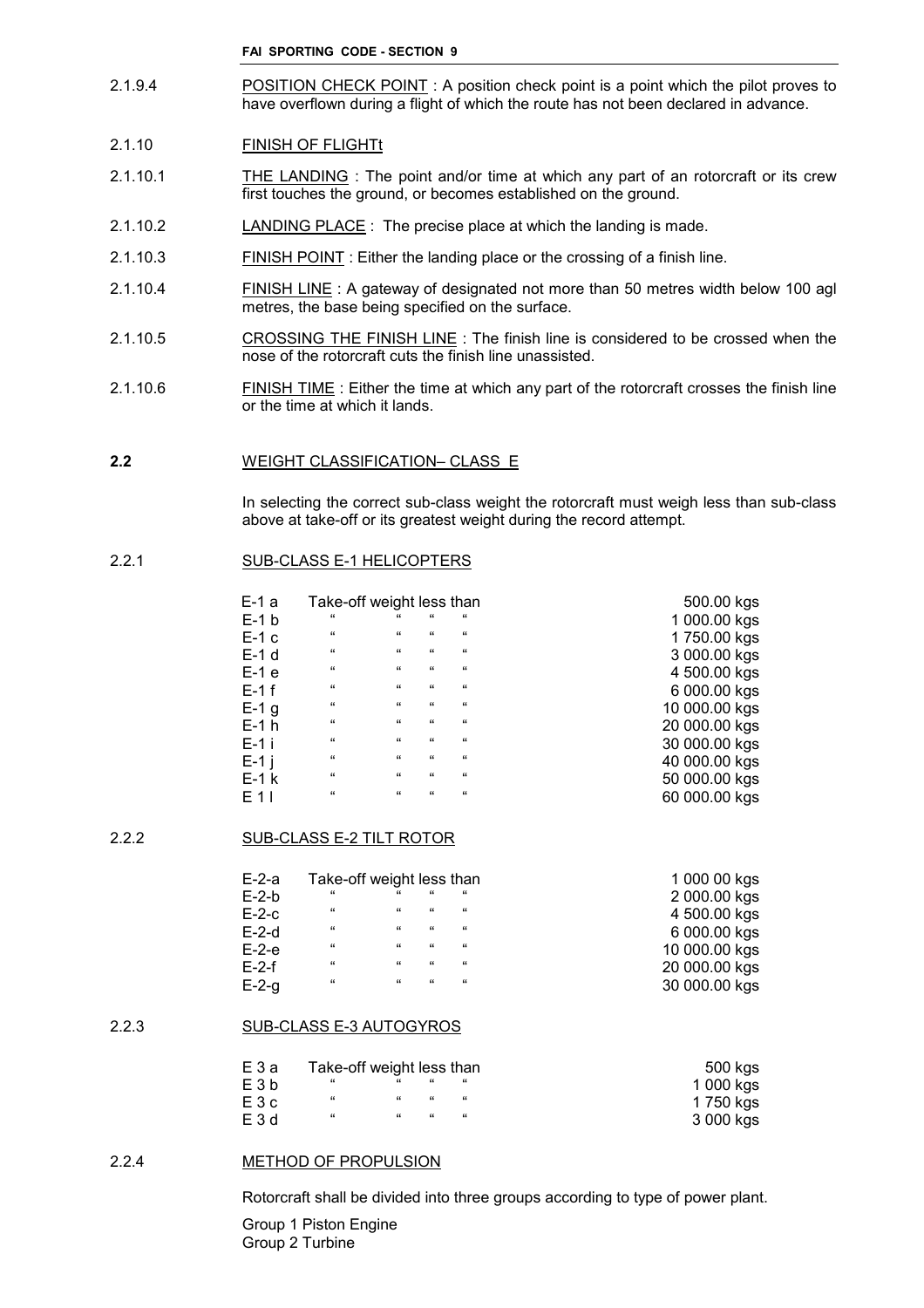Group 3 other means of propulsion Where a rotorcraft has mixed propulsion, it will be classified in the higher group number.

- 2.2.5 RECORD CATEGORIES Records can be established in two categories
- 2.2.5.1 **GENERAL CATEGORY** : The best performance achieved in the record task FEMININE CATEGORY : The best performance achieved by an exclusively feminine crew. During the entire record attempt all persons on board the rotorcraft are female.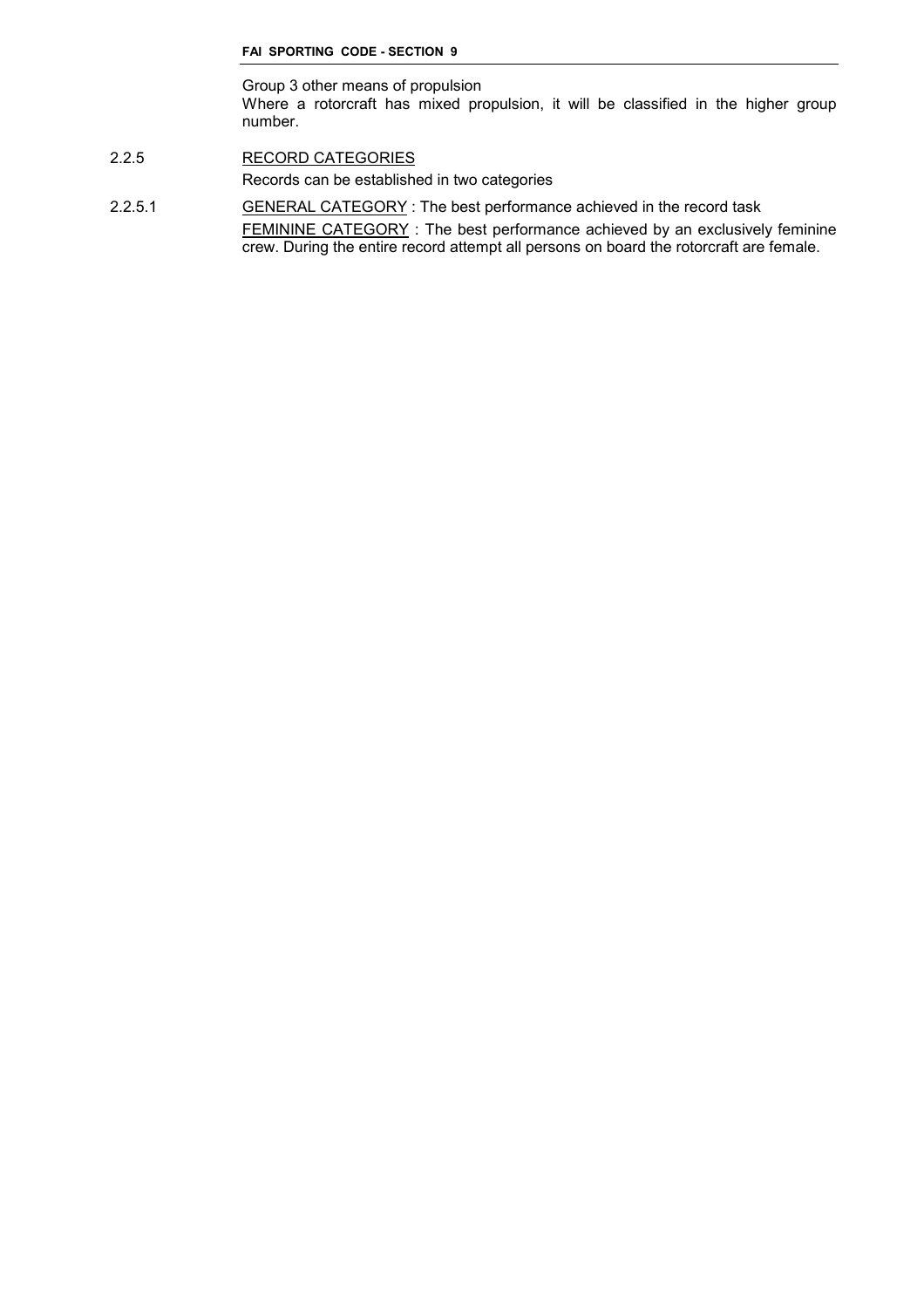# **3 rd CHAPTER RECORDS IN CLASS E**

## **3.1 ABSOLUTE WORLD RECORDS**

Absolute World Records represent the best performances from all classes of Rotorcraft, regardless of Subclass or method of propulsion.

Four Absolute World Records shall be awarded as follows:

- 3.1.1 ABSOLUTE ALTITUDE: the greatest altitude achieved for a flight performance for Altitude, Altitude with Payload, or Altitude in Horizontal Flight.
- 3.1.2 ABSOLUTE DISTANCE : the greatest distance achieved for a flight performance for Distance or Distance Over a Closed Course.
- 3.1.3 ABSOLUTE GREATEST PAYLOAD : the greatest payload achieved for a flight performance for Greatest Payload.
- 3.1.4 ABSOLUTE SPEED: the greatest speed achieved for a flight performance for Speed Over a 3 Kilometre Course or Speed Over a 15 Kilometre Course.

#### **3.2 CLASS RECORDS**

- 3.2.1 DISTANCE RECORDS
- 3.2.1.1 Distance without landing.
- 3.2.1.2 Distance over closed circuit without landing.
- 3.2.2 ALTITUDE RECORDS
- 3.2.2.1 Altitude without payload.
- 3.2.2.2 Altitude with payload.
- 3.2.2.3 Greatest mass carried to height of 2 000 metres.
- 3.2.2.4 Time to climb to various heights.
- 3.2.2.5 Highest take-off
- 3.2.3 SPEED RECORDS
- 3.2.3.1 Speed over a straight 3 kilometre course at restricted altitude.
- 3.2.3.2 Speed over straight course with minimum length 15 kilometres and maximum length 25 kilometres.
- 3.2.3.3 Speed over closed circuit, without landing. Course lengths are 100, 500, 1'000, 2'000 kilometres without payload.
- 3.2.3.4 Speed over closed circuit, without landing. Course lengths are 100, 500, 1'000, 2'000 kilometres with payload.
- 3.2.3.5 Speed around the world, eastbound and westbound.
- 3.2.3.6 Speed over both Earth's Poles.
- 3.2.3.7 Speed over recognised courses.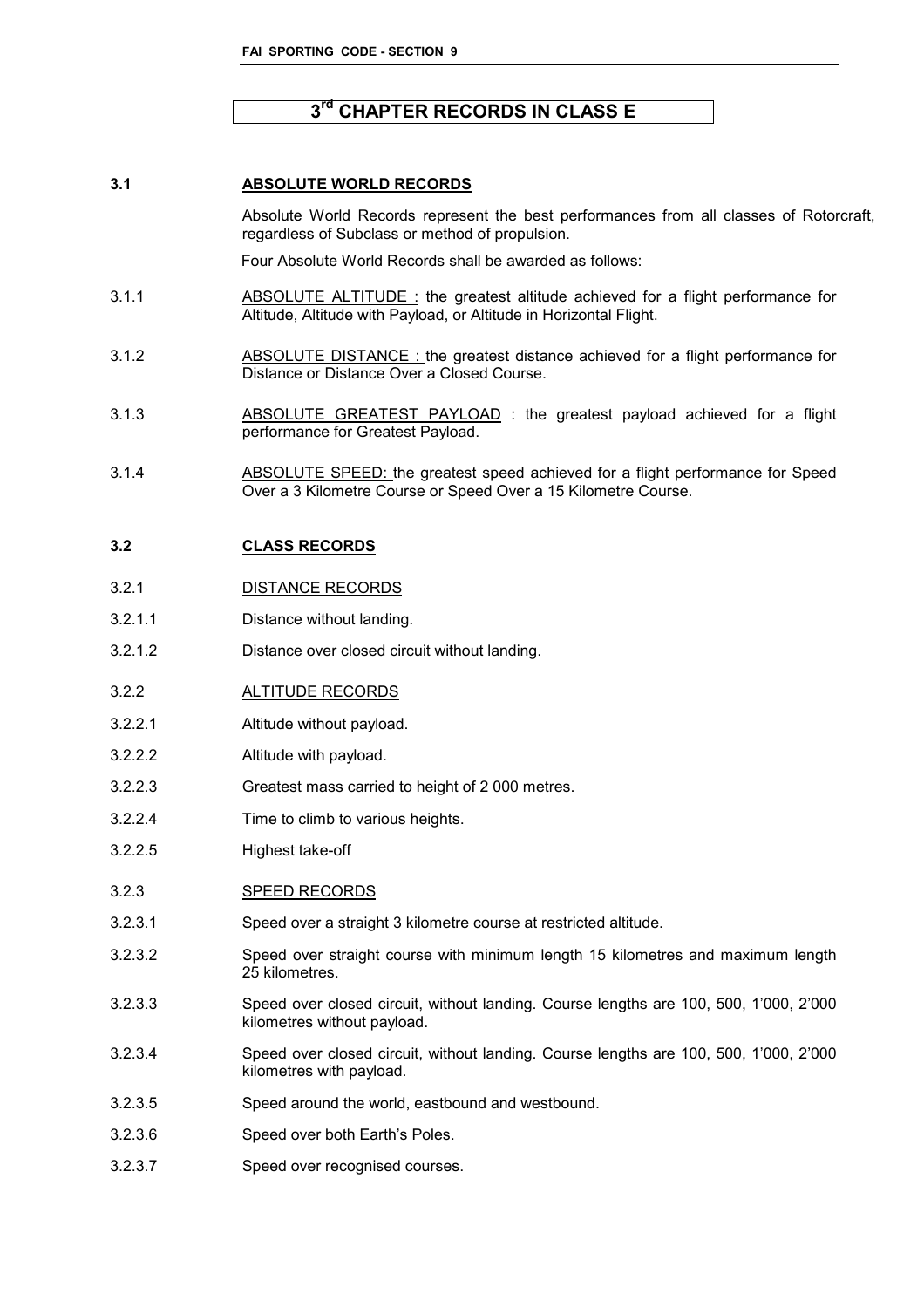# **4 th CHAPTER GENERAL RULES**

# **4.1 FEMININE RECORDS**

4.1.1.1 Feminine records may be established provided that during the entire record attempt all persons on board the rotorcraft are female.

#### **4.2 IMPROVEMENT IN CONSECUTIVE RECORDS**

- 4.2.1.1 A new record must constitute an improvement over the preceding record of at least :
	- 1% in distance records (3.2.1.)
	- 3% in altitude records (3.2.2.)
	- 1% in speed records (3.2.3.)
- 4.2.1.2 A record that is established with a rotorcraft carrying a payload will be broken in its category when a rotorcraft carrying an equal or superior payload accomplishes a better performance.

#### **4.3 ACCURACY OF MEASUREMENT**

- 4.3.1.1 Measurements involved in a record claim shall be the subject of a detailed report on their accuracy certified by a qualified person or body approved by the NAC concerned.
- 4.3.1.2 Distance records (3.2.1.) : in the measurement of the record distance the error must not exceed 0.02%.
- 4.3.1.3 Altitude records (3.2.2.) : in the measurement of the record altitude the error must not exceed 1%.
- 4.3.1.4 Speed records (3.2.3.) : in the measurement of the record speed the error must not exceed 0.25%.

#### **4.4 DETERMINATION OF WEIGHT OR WEIGHT CLASSIFICATION**

- 4.4.1.1 The maximum weight of the rotorcraft will determine its weight classification.
- 4.4.1.2 Except for payload records the certified maximum take-off weight may be accepted instead of weighing, provided that adequate and acceptable evidence is given that the actual weight did not exceed the maximum take-off weight
- 4.4.1.3 No fuel, ballast or other disposable matter may be jettisoned after take-off and prior to the completion of the record attempt. No person may parachute from the rotorcraft during a record attempt.

#### **4.5 MEASURING EQUIPMENT**

- 4.5.1.1 Unless FAI Rotorcraft Commission has determined otherwise any measuring device previously used in any other FAI Air Sport or record may be used in support of record attempts under Class E.
- 4.5.1.2 FAI Rotorcraft Commission will, from time to time, authorize new measuring equipment or procedures to be adopted. Details of this will be available from FAI.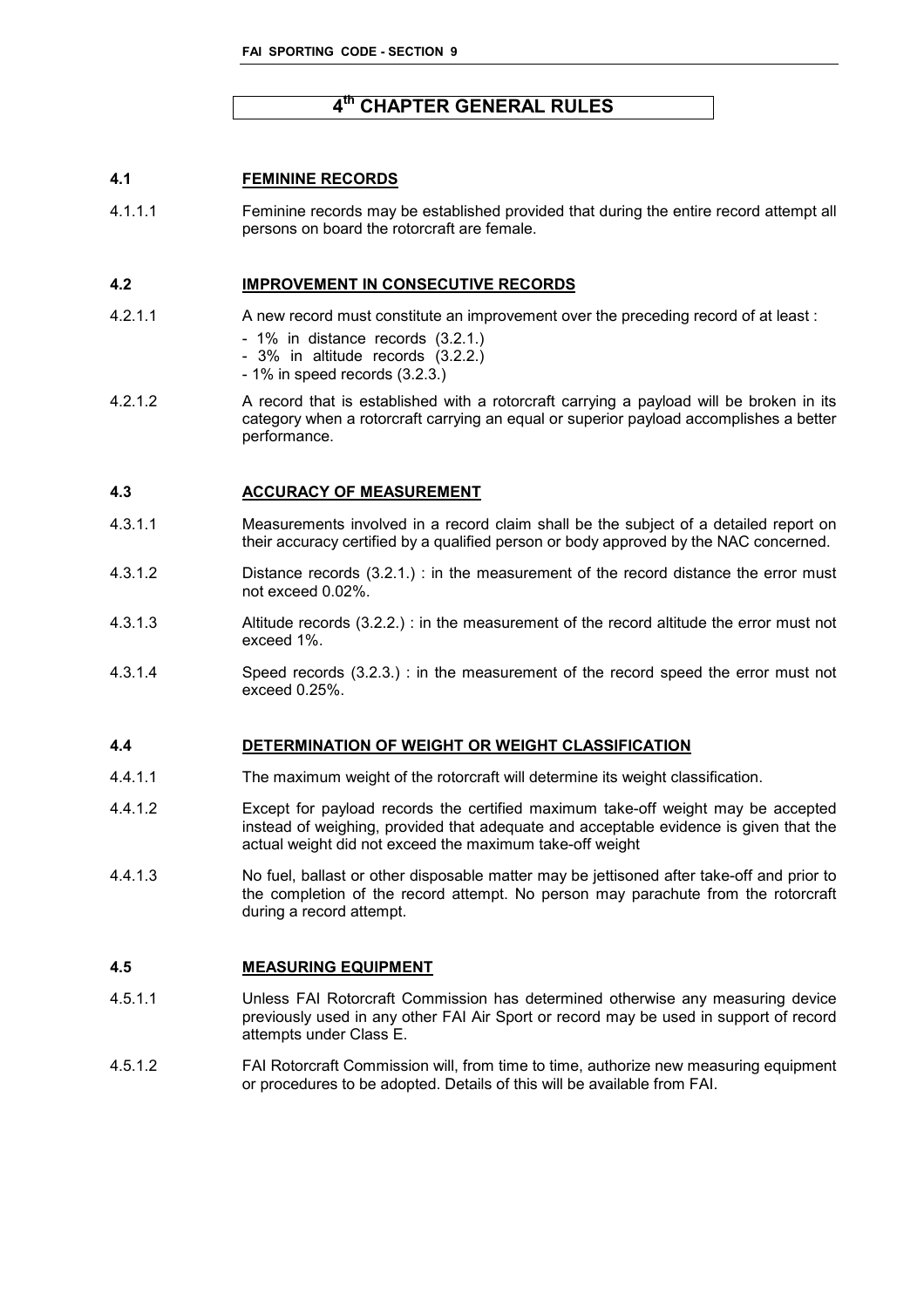# **5 th CHAPTER SPECIAL RULES FOR WORLD RECORDS**

## **5.1 DISTANCE RECORDS**

- 5.1.1 GREAT CIRCLE DISTANCE WITHOUT LANDING
- 5.1.1.1 Distances shall be measured as a straight line between the departure point and finish point.
- 5.1.1.2 The course shall be approved or declared.
- 5.1.1.3 Turn points must be overflown
- 5.1.1.4 The course shall not be a closed circuit.

#### 5.1.2 DISTANCE OVER A CLOSED CIRCUIT WITHOUT LANDING

- 5.1.2.1 The course shall be an approved or declared course measured from the departure point with a return to the departure point.
- 5.1.2.2 The take-off place and landing place shall be within a maximum of 10 kilometres of the departure point and will be outside the perimeter of the closed circuit.

#### **5.2 ALTITUDE RECORDS**

- 5.2.1 ALTITUDE WITHOUT PAYLOAD
- 5.2.1.1 The altitude achieved shall be the true altitude measured from mean sea level as defined in the relevant country by the national survey.

#### 5.2.2 ALTITUDE WITH PAYLOAD

- 5.2.2.1 As in 5.2.1.1 above
- 5.2.2.2 Payload may include any disposable matter or material which is not part of the structure of the rotorcraft and which does not contribute to its performance or efficiency on take-off or in flight and any person or persons who are not part of the flight crew and who do not contribute to the flight performance.
- 5.2.2.3 The payload shall be determined at take-off
- 5.2.2.4 No part of the payload may be disposed of or jettisoned the record attempt has been completed.

#### 5.2.3 GREATEST MASS CARRIED TO A HEIGHT OF 2'000 METRES

- 5.2.3.1 Where the take-off place is situated below sea level, a minimum altitude of 2'000 metres above sea level shall be reached.
- 5.2.3.2 As in 5.2.2.2 above.
- 5.2.3.3 No fuel, or any equipment or apparatus may be jettisoned before the rotorcraft reaches a height of 2000 metres which must be reached within 20 minutes of take-off.
- 5.2.3.4 No external or auxiliary source of power shall be utilised on take-off or at any time during the record attempt.
- 5.2.4 TIME TO CLIMB TO VARIOUS HEIGHTS WITH OR WITHOUT PAYLOAD
- 5.2.4.1 The time measured must be that from a standing start to reaching the designated height
- 5.2.4.2 As in 5.2.2.2, 5.2.2.3 and 5.2.2.4 above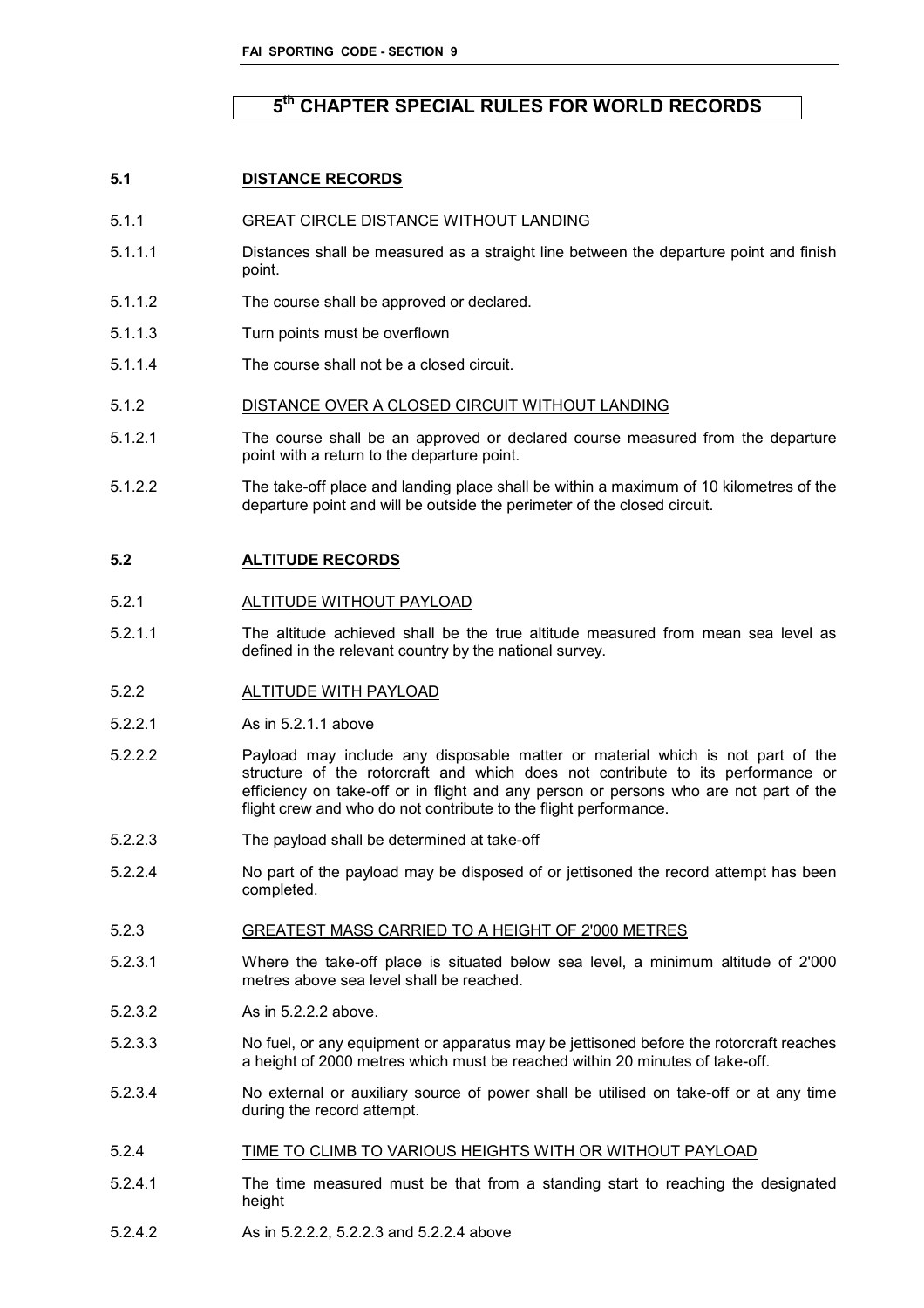- 5.2.5 HIGHEST TAKE-OFF
- 5.2.5.1 As in 5.2.1.1.
- 5.2.5.2 The touch down/take-off must ensure that the rotorcraft maintains contact with the ground for at least two minutes.

# **5.3 SPEED RECORDS**

#### 5.3.1 SPEED OVER A STRAIGHT 3 KILOMETRE COURSE AT RESTRICTED ALTITUDE

- 5.3.1.1 Only An approved course measured in advance may be used.
- 5.3.1.2 The course shall have a clear approach at each end at least 1 000 metres in length. Both the course and the approach shall be clearly marked. The maximum height over the course and its approaches shall not exceed 150 metres and the maximum height at any time outside the course shall not exceed 500 metres.
- 5.3.1.3 The rotorcraft shall fly over the course twice in each direction and the speed adopted shall be the average of the four runs rounded down to the nearest whole km/h. If more than four runs are made in the same flight any four consecutive runs may count. The four runs selected must have been achieved within 30 minutes elapsed time and the rotorcraft may not land during the record attempt.

#### 5.3.2 SPEED OVER A STRAIGHT COURSE WITH A MINIMUM LENGTH OF 15 KILOMETRES AND A MAXIMUM LENGTH OF 25 KILOMETRES

- 5.3.2.1 As in 5.3.1.1 above.
- 5.3.2.2 The course shall have a clear approach at each end of 1'000 metres. Both the course and the approaches shall be clearly marked. The altitude over the course is unlimited but should not be below 150 metres.

The height over the course and its approaches may not vary by more than 100 metres. The maximum height at any time during the flight shall not be greater than 2'000 metres above the mean height at which the course is flown.

- 5.3.2.3 The rotorcraft shall fly over the course once in each direction, and the speed adopted shall be the average of the two speeds calculated to the nearest km/h below the figure recorded. If more than one run is made during the course of the same flight, any two consecutive runs may be selected to count upon condition that they have been accomplished in opposite directions. The two runs selected must have been achieved within a maximum elapsed time of 45 minutes. No landing shall be permitted during the record attempt.
- 5.3.3 SPEED OVER A CLOSED CIRCUIT WITHOUT LANDING OF 100, 500, 1000 AND 2000 KILOMETRES WITHOUT PAYLOAD.
- 5.3.3.1 The distance may be achieved over one or more laps of an approved or declared course.
- 5.3.3.2 Before crossing the start line the rotorcraft shall fly level for the last 1000 metres within a tolerance of 100 metres.
- 5.3.3.3 The altitude of the rotorcraft at the finish line shall not be less than its altitude at the start line.
- 5.3.4 SPEED OVER A CLOSED CIRCUIT WITHOUT LANDING OF 100, 500, 1000 AND 2000 KILOMETRES WITH PAYLOAD
- 5.3.4.1 As in 5.3.3 above
- 5.3.4.2 As in 5.2.2.1, 5.2.2.3 and 5.2.2.4 above
- 5.3.5 SPEED AROUND THE WORLD (EASTBOUND AND WESTBOUND)
- 5.3.5.1 The course, including the control points, shall be approved in advance by the NAC's concerned and must start and finish at the same place, crossing all meridians. The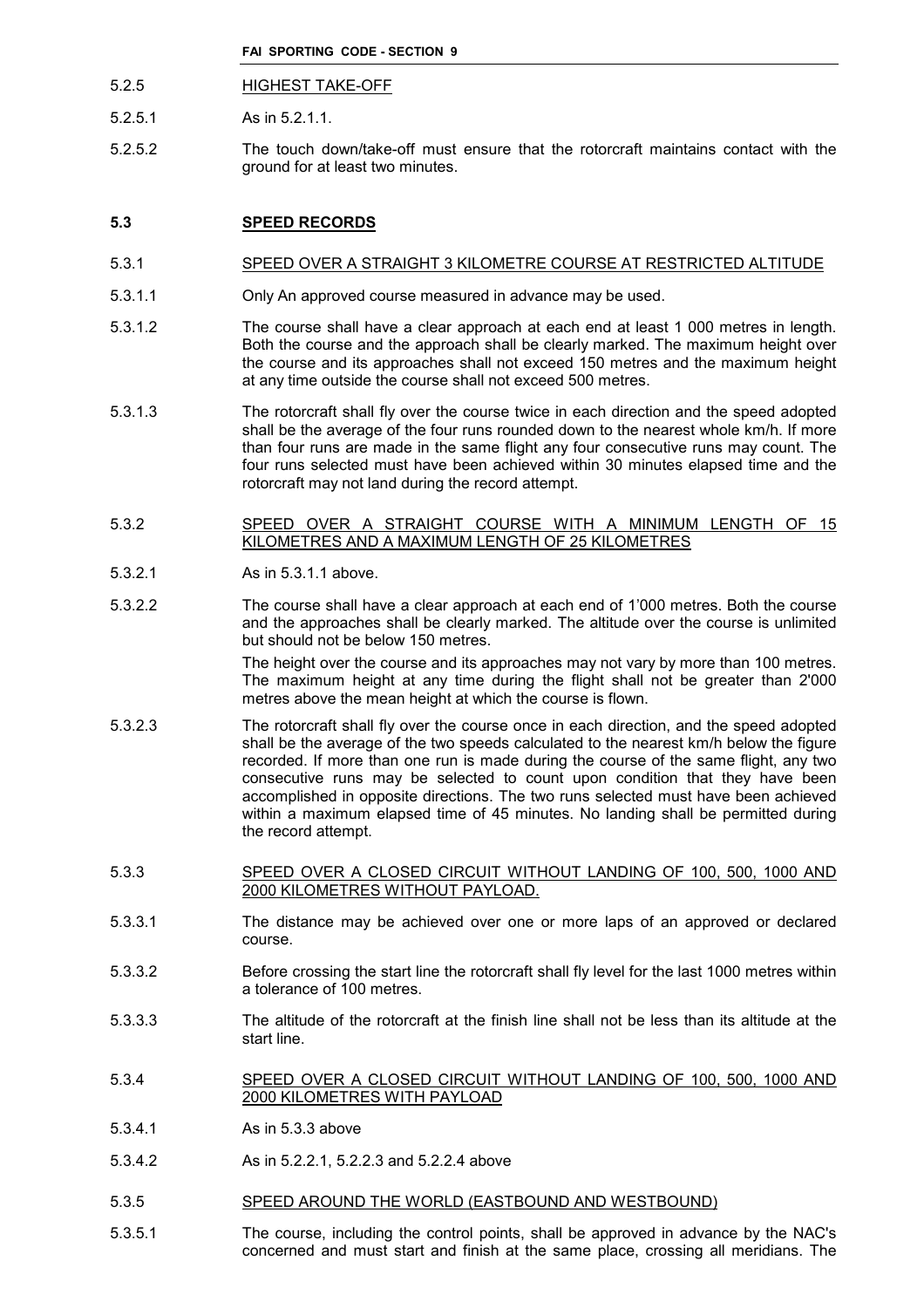length of the course shall not be less than 36'787,559 kilometres (equal in length to the Tropic of Cancer).

- 5.3.5.2 All control points must be at a latitude of less than 66 degrees 33 minutes (outside the North and South Frigid Zones).
- 5.3.5.3 If due to circumstances the final landing cannot be made at the point of departure, the rotorcraft may be timed over the finish line on an alternate point lying beyond the original one (at a greater distance from which the start was made).
- 5.3.5.4 Intermediate landing places, turn or control points must be declared and agreed in advance with the NACs concerned. These may be changed before passing if weather or political refusal prevents the use of any. At least 48 hours notice must be given.
- 5.3.5.5 Any time spent on the ground between start and finish shall be counted as flying time.
- 5.3.5.6 Repair or replacements of parts of the rotorcrafts rotors and engine(s) are permitted except that the winglets and fuselage may not be changed.
- 5.3.5.7 Crew members may not be changed during the attempt. However, in the cases of an emergency a crew member, other than the pilot-in-command, may leave but must not be replaced. Passengers may be changed during the attempt.

#### 5.3.6 SPEED OVER BOTH EARTH'S POLES

- 5.3.6.1 The course, must start and finish at the same point. The rotorcraft must over fly both geographic poles. A GNSS Flight Recorder must be carried to prove overflight of the Poles.
- 5.3.6.2 There will be mandatory control points at a latitude of less than 63º 33" (outside the north and south frigid zones.) These will be on both outward and return legs from the geographic pole itself.
- 5.3.6.3 If due to unforeseen circumstances the final landing cannot be made at the point of departure the rotorcraft may be timed over the finish line on an alternative point lying beyond the original point and a greater distance from which the start was made but within 100 km.
- 5.3.6.4 Any time spent on the ground between start and finish shall be counted as flying time.
- 5.3.6.5 Repairs or replacements of rotorcraft components and engines are permitted except that the fuselage may not be changed.
- 5.3.6.6 Crew members may not be changed during the attempt. In the case of an emergency a crew member, other than the pilot in command, may leave but must not be replaced. Passengers may be changed during the attempt.
- 5.3.6.7 Pilots shall conform strictly with all local and international operational and safety regulations in force concerning flight within the frigid zones.

#### 5.3.7 SPEED OVER RECOGNISED COURSES

- 5.3.7.1 Speed over recognised course records may be flown between any two cities and/or geographical features designated for that purpose by the NACs of the countries in which they are situated.
- 5.3.7.2 The minimum distance between the start point and the finish point shall be 250 kilometres. In countries where the NAC has not designated cities or geographical features - or points not designated which are to be used - the NAC organizing the attempt will be responsible for obtaining approval of the NAC(s) involved. FAI will be responsible for the approval of cities or geographic points not within Member countries.
- 5.3.7.3 The start point and the finish point shall be situated within 20 kilometres of the city centre in such a way as the distance flown will not be less than the distance between the city centres, subject to a tolerance of 2% with a maximum of 60 kilometres. However when geographical features are used the start point and/or the finish point shall be situated at those geographical features.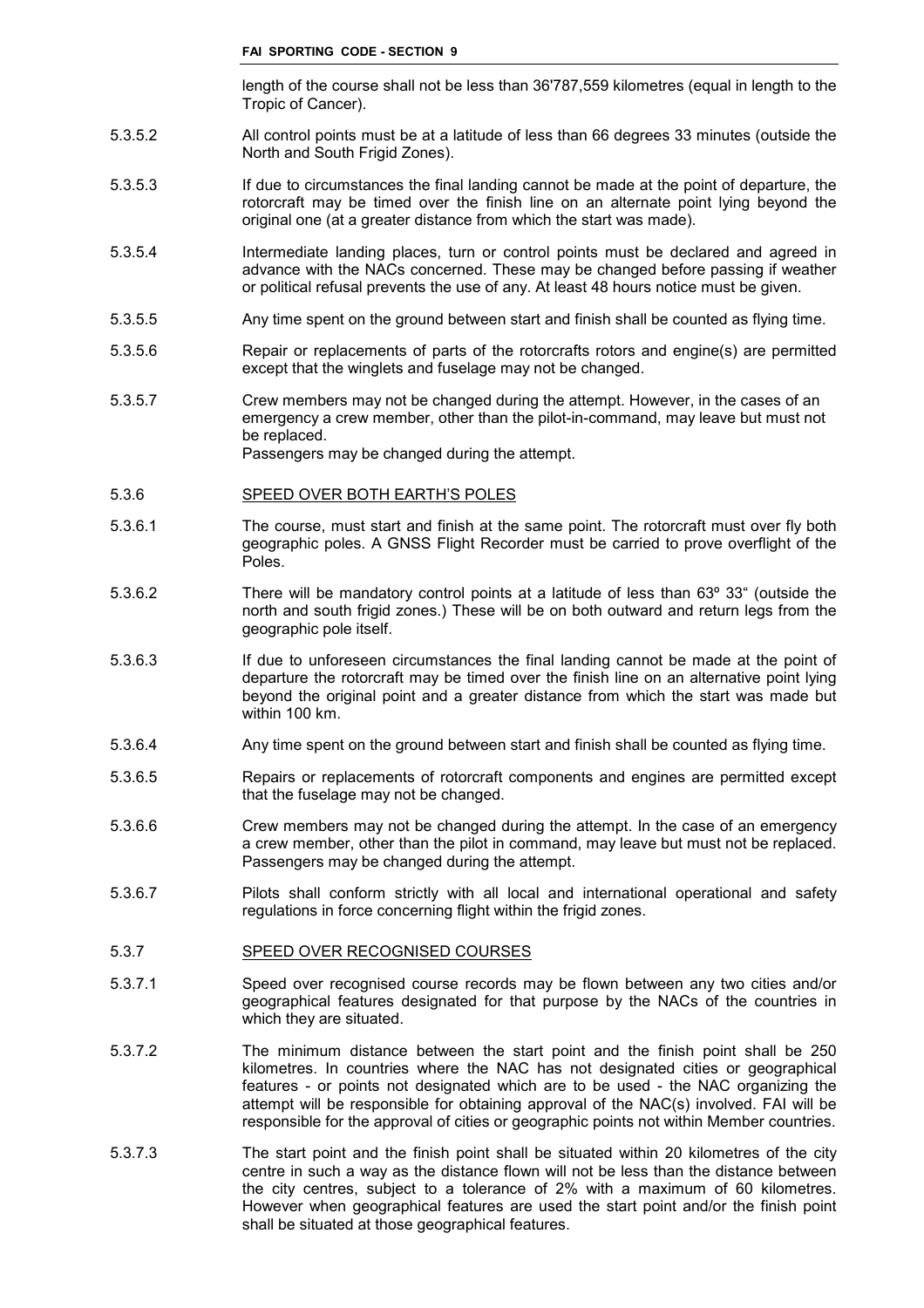- 5.3.7.4 There shall only be one position recognised by FAI for each city or geographical point.
- 5.3.7.5 Each course shall be the subject of a separate record for the journey out and the journey back, and for the journey out and back.
- 5.3.7.6 Crews must not be changed.
- 5.3.7.7 The speed recorded shall be the speed between the start and finish lines computed as the average speed along the great circle distance, any time spent on the ground being counted as flying time.

# **5.4 TILT ROTOR RECORDS**

5.4.1.1 The record attempt shall incorporate after take-off and before landing transition from vertical flight to horizontal flight and vice-versa.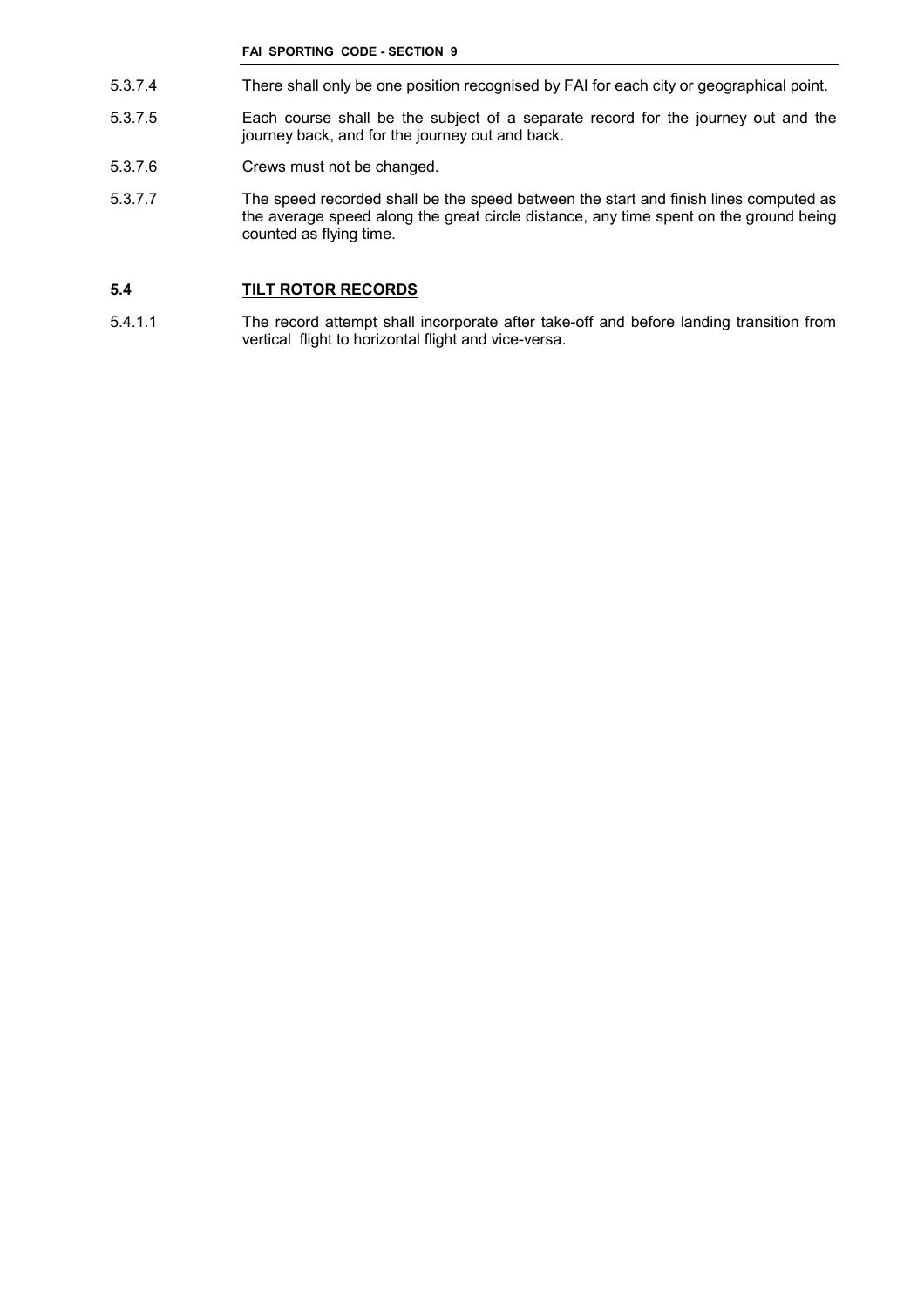# **6 th CHAPTER RECORD FILE**

# **6.1 CLAIMS**

- 6.1.1.1 Notice of a preliminary claim for a record must be received by FAI within 7days of its completion as an attempt.
- 6.1.1.2 The file containing all the information and certification necessary to prove that the conditions have been met in support of the record claim must be received by FAI within 120 days of its completion as an attempt
- 6.1.1.3 FAI can request additional evidence or clarification in support of a record claim.

#### **6.2 CERTIFICATION**

- 6.2.1.1 Each record file shall contain all flight certificates necessary to establish full details of the record.
- 6.2.1.2 All certificates must be signed or countersigned by the official(s) controlling the record attempt.
- 6.2.1.3 Official Observers are nominated by the NAC in line with Sporting Code General Section 4.2.1. In countries where a rotorcraft federation is recognised by the NAC the Officials must be proposed by this organisation.

# **6.3 CERTIFICATE EVIDENCE**

- 6.3.1.1 Name and Position of place of take-off.
- 6.3.1.2 Date and time of take-off.
- 6.3.2 CERTIFICATION OF START (2)
- 6.3.2.1 Co-ordinates as necessary to completely identify location.
- 6.3.2.2 Altitude limit of crossing, if any.
- 6.3.2.3 Evidence of crossing the line and time of crossing.
- 6.3.2.4 Evidence that the position of the start line complied with record requirements.

# 6.3.3 COURSE FLOWN (3)

- 6.3.3.1 Details of course including its category.
- 6.3.3.2 Length of course and how measured.
- 6.3.3.3 Marking of course and identifying features of any turn or control point.
- 6.3.3.4 Evidence that course flown complied with record requirements, if any.
- 6.3.4 CERTIFICATION OF TURN OR CONTROL POINTS (4)
- 6.3.4.1 Name, position and identification marks of points.
- 6.3.4.2 Evidence that points were declared prior to take-off.
- 6.3.4.3 Evidence that points were correctly rounded or reached.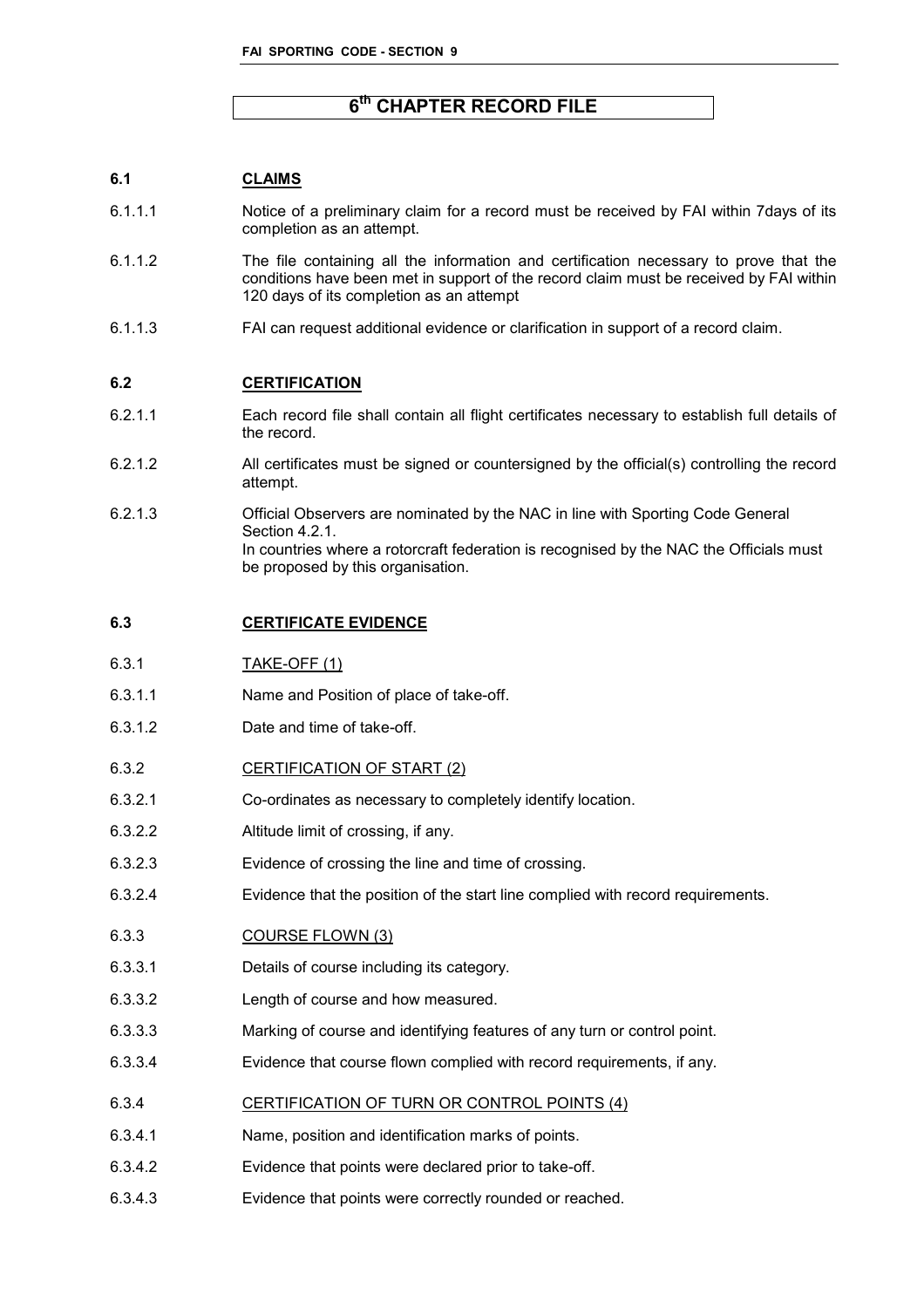- 6.3.5 CERTIFICATION OF INTERMEDIATE LANDING AND TAKE-OFFS (5)
- 6.3.5.1 Identification, date and time of any intermediate landings and take-offs made during the record attempt.
- 6.3.5.2 Evidence that the landing places were declared before take-off, if required.
- 6.3.6 CERTIFICATION OF FINISH (6)
- 6.3.6.1 Identification of finish point, time of crossing and altitude limits if applicable.
- 6.3.6.2 Evidence that position of finish line complied with record requirements, if any.
- 6.3.7 CERTIFICATION OF LANDING (7)
- 6.3.7.1 Place and co-ordinates of arrival, landing place and time of landing.
- 6.3.7.2 Evidence of landing if alternate landing place.
- 6.3.8 CERTIFICATION OF ALTITUDE (8)
- 6.3.8.1 Altitude or height achieved.
- 6.3.8.2 Evidence that time and distance altitude was maintained, if applicable.
- 6.3.8.3 Evidence that height was reached within set time limit, if any.
- 6.3.9 FLIGHT REQUIREMENTS (9)
- 6.3.9.1 Evidence that flight requirements were met, if any.
- 6.3.9.2 Evidence that transition to and from horizontal flight complied with record requirements.

# **6.4 SUPPLEMENTARY CONTROL CERTIFICATES**

# 6.4.1 BAROGRAPH OR FLIGHT RECORDER (10)

- 6.4.1.1 The original chart of barogram or the file from a flight recorder with atmospheric altitude measurement downloaded by a official Observer and certified by the OO
- 6.4.1.2 Calibration chart for barograph used with date of calibration.
- 6.4.1.3 Evidence of sealing and unsealing of barograph or flight recorder
- 6.4.1.4 Metrological evidence for altitude records

#### 6.4.2 CERTIFICATION OF WEIGHT OF ROTORCRAFT (11)

- 6.4.2.1 Weight at take-off
- 6.4.2.2 Weight, after landing, if applicable, of any payload or ballast carried
- 6.4.2.3 Type of payload or ballast and how stored.
- 6.4.2.4 Evidence that rotorcraft weight complied with class limits.
- 6.4.3 CERTIFICATION OF FUEL AND FUELLING (12)
- 6.4.3.1 Place(s) and time(s) at which the rotorcraft was refuelled on the ground and/or position and time at which the rotorcraft was refuelled in flight.
- 6.4.3.2 Evidence that all tanks were sealed after refuelling and before the record attempt and that the seals were intact at the termination of the record attempt. Seals to be checked immediately before and after the record attempt.
- 6.4.3.3 Evidence that in flight refuelling did not take place during record attempt.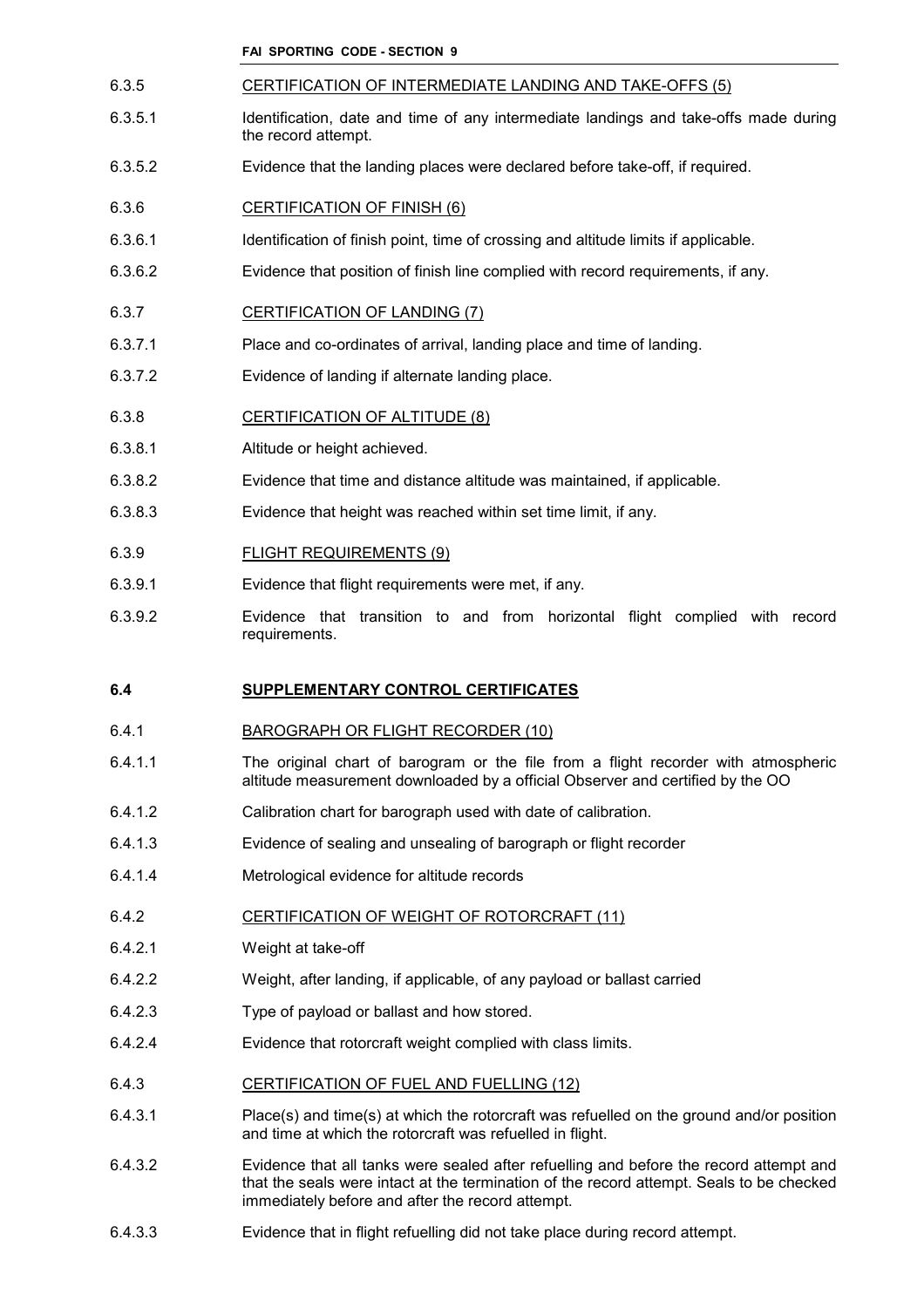- 6.4.4 CREW (13)
- 6.4.4.1 Name of crew at the start of flight. Licence number issuing NAC and end of validity
- 6.4.4.2 Evidence that no changes in or additions to the crew were made during the record attempt.
- 6.4.4.3 Names of any crew leaving for emergency reasons, with details.
- 6.4.5 PAYLOAD (14)

# **6.5 RECORDS CERTIFICATES**

Model certificates for use in connection with claims follow hereon.

See the Annex no 1 to no 14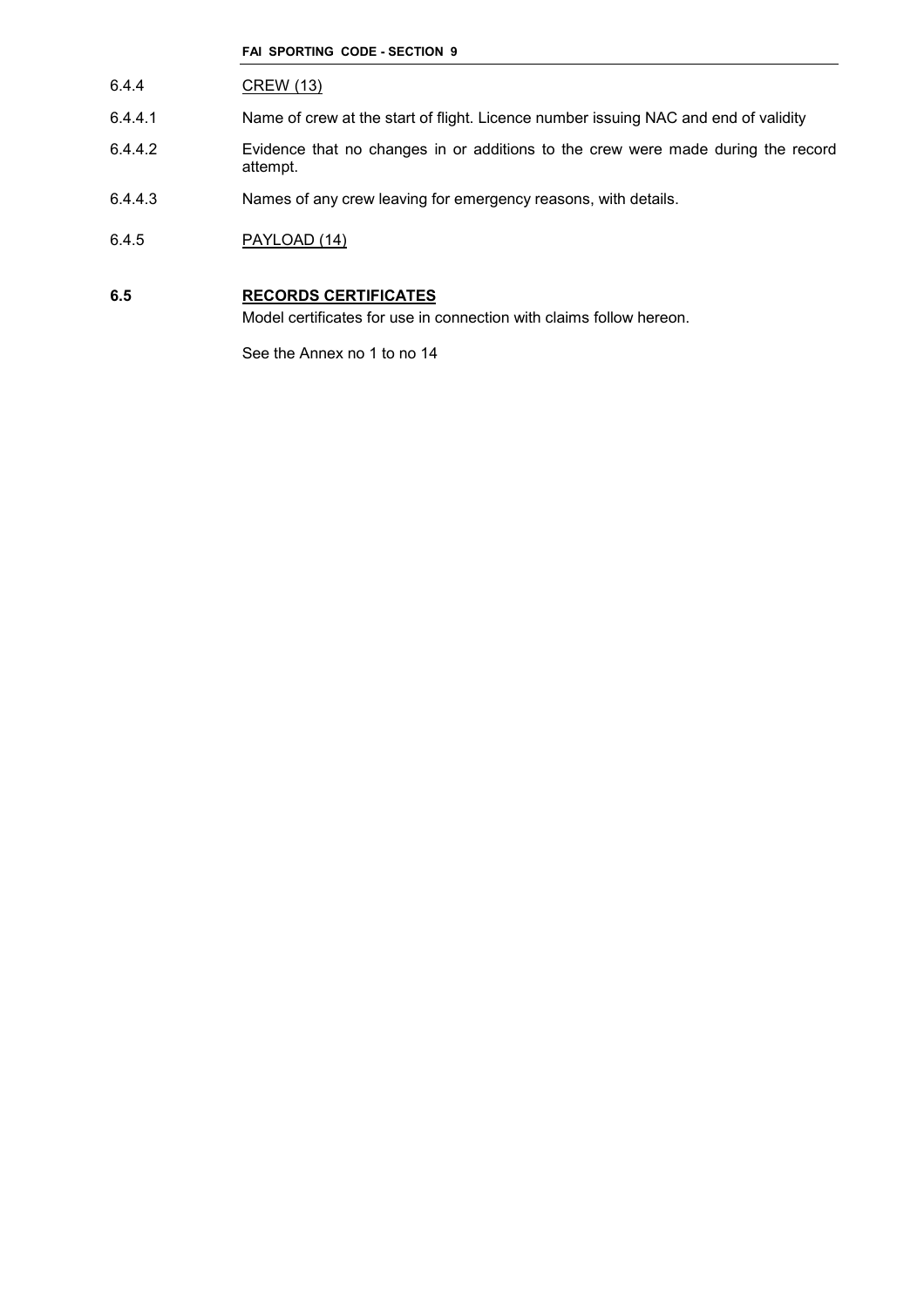# **7 th CHAPTER CERTIFICATES OF PROFICIENCY FOR ROTORCRAFT PILOTS**

# **7.1 INTRODUCTION**

- 7.1.1.1 The requirements constitute the basis for the award of the certificates of proficiency. Since, because of the individual national air regulations, it is impossible to stipulate the same wording for all countries, it is only an outline of the minimum requirements which are determined.
- 7.1.1.2 The certificates are valid internationally and serve as proof of an individual pilot's experience and capabilities. They are also recognised as a valid contribution towards flight safety and airmanship.

# **7.2 OBJECTIVES**

The objectives of the scheme are as follows :

- 7.2.1.1 To recognize and record defined levels of pilot experience attained by holders of Certificates.
- 7.2.1.2 To encourage the improvement of pilot skills generally and the acquisition of advanced flying experience in particular, thus contributing significantly to flight safety.
- 7.2.1.3 To foster the concept of continuation flying training in a manner which will present a reasonable challenge to pilots of all experience levels.
- 7.2.1.4 To identify and bring within reach of all licensed pilots a sequence of recognised standards of achievement toward which their efforts for self-improvement may be directed.

# **7.3 TYPES OF CERTIFICATES OF PROFICIENCY**

There are three Certificates : Bronze, Silver and Gold.

The levels of pilot experience achieved throughout the scheme are recognised by the award of the appropriate Certificate when the minimum requirements are met or exceeded. The form and the colour of the badges are valid internationally.

**7.4 REQUIREMENTS FOR CERTIFICATES OF PROFICIENCY**

The basic application requirement for each Certificate with the exception of the Bronze Certificate is holding of all previous Certificates.

The following licences are to be submitted and experience to be proved :

- 7.4.1 BRONZE CERTIFICATE OF PROFICIENCY
- 7.4.1.1 A Private Pilot's Licence, valid for rotorcraft, issued according to the regulations of ICAO and by a country member of FAI.
- 7.4.1.2 A restricted Radio Telephony Licence in English Language.
- 7.4.1.3 A minimum of 150 hours total flight time, at least 100 hours as a pilot-in-command.
- 7.4.1.4 In addition one of the following requirements must be met:

Landing above 500 meters

Licence rating on 2 different types of Rotorcraft

Water crossing exceeding 10 minutes

Flight Examinator rating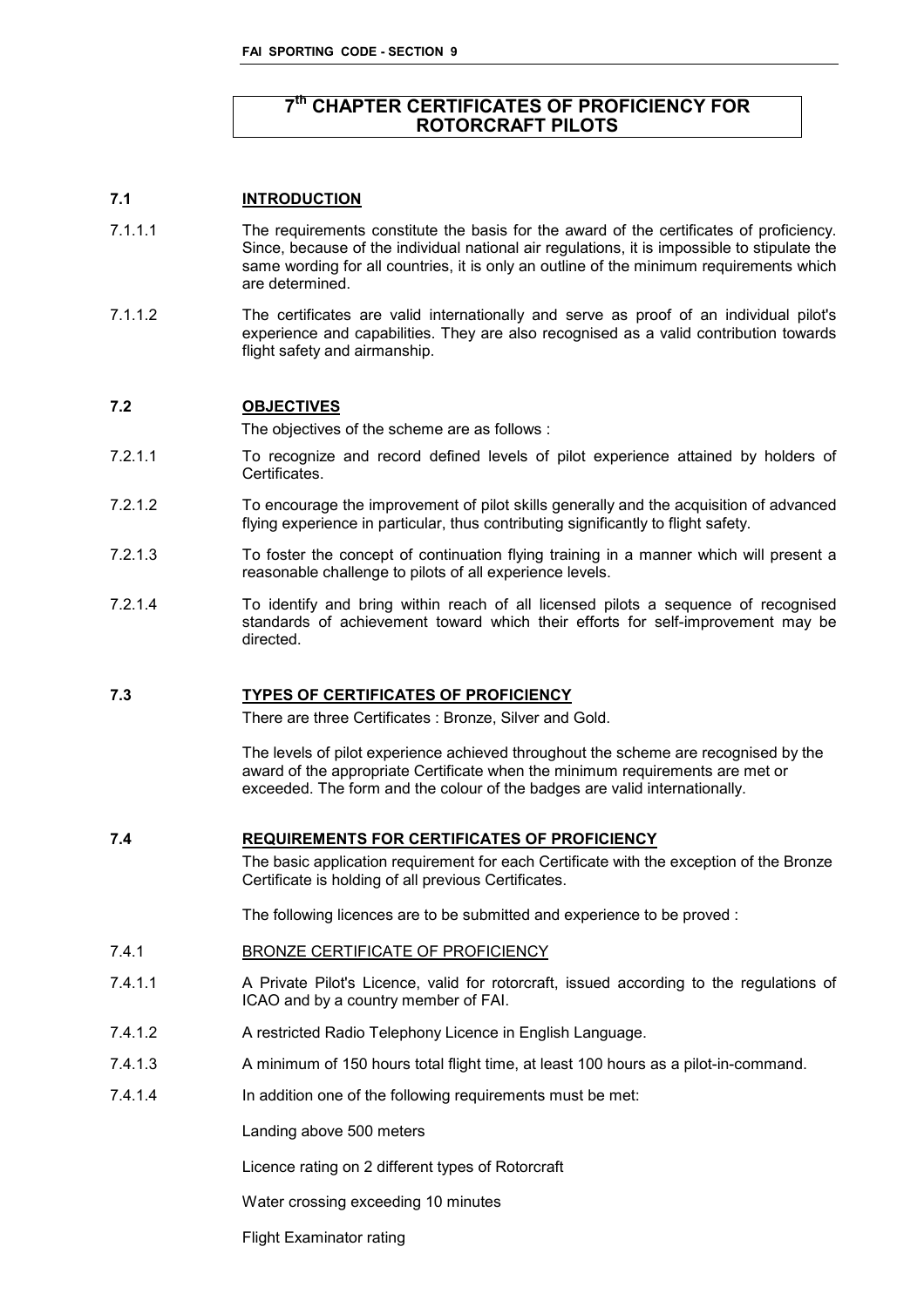IFR rating

Instructor rating

Night rating

# 7.4.2 SILVER CERTIFICATE OF PROFICIENCY

- 7.4.2.1 A minimum of 300 hours total flight time, 200 of which as a pilot-in-command.
- 7.4.2.2 In addition three of the following requirements must be met:

Landing above 1 000 meters

Licence rating on 3 different types of Rotorcraft

Water crossing exceeding 10 minutes

Flight Examinator rating

IFR rating

Instructor rating

Multi-engine rating

Night rating

# 7.4.3 GOLD CERTIFICATE OF PROFICIENCY

7.4.3.1 A minimum of 600 hours total flight time, 400 of which as PIC.

7.4.3.2 In addition four of the following requirements must be met:

Landing above 1 5500 meters

Licence rating on 4 different types of Rotorcraft

Flight Examinator rating

IFR rating

Instructor rating

Multi-engine rating

Night rating